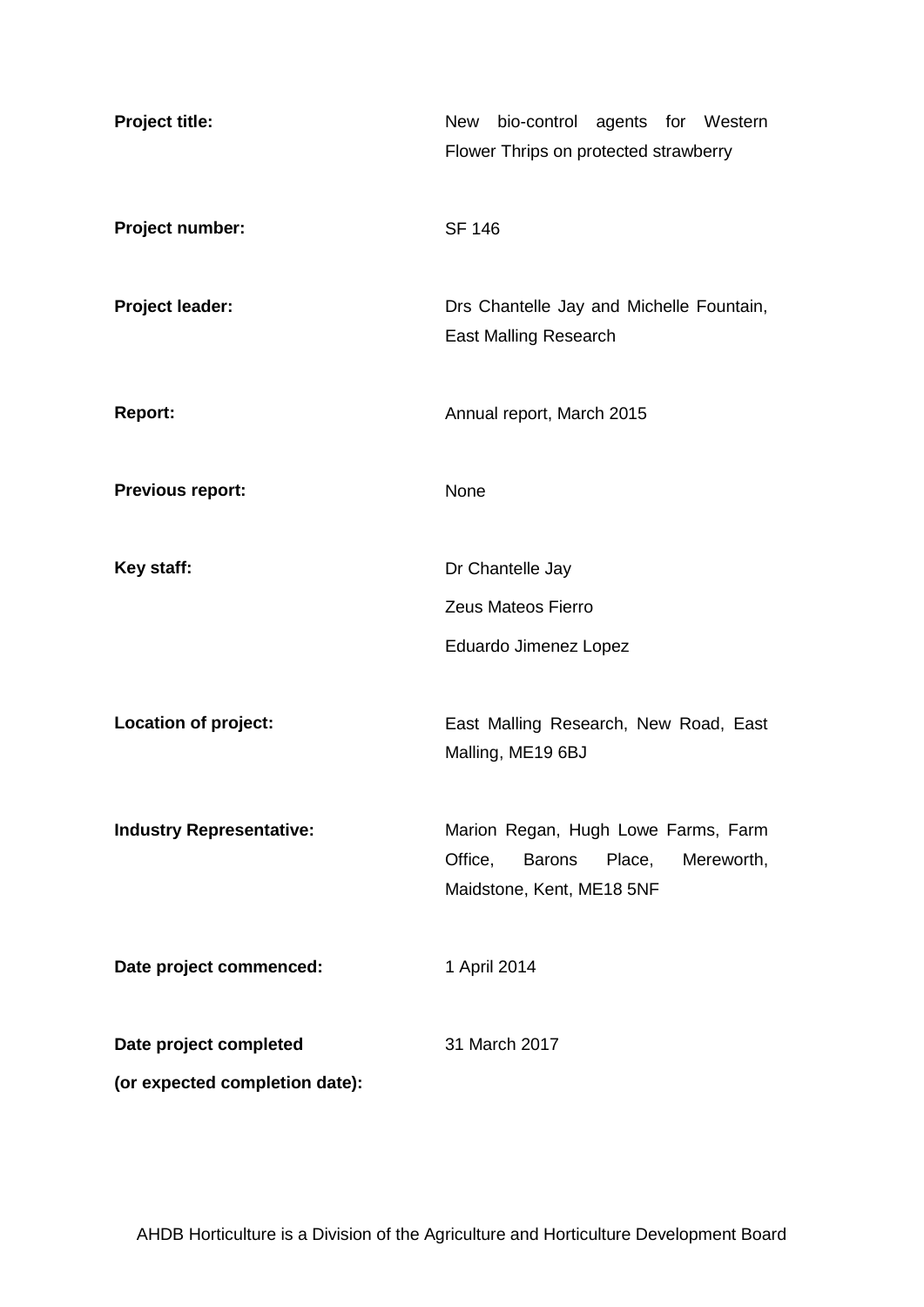## *DISCLAIMER*

*While the Agriculture and Horticulture Development Board seeks to ensure that the information contained within this document is accurate at the time of printing, no warranty is given in respect thereof and, to the maximum extent permitted by law the Agriculture and Horticulture Development Board accepts no liability for loss, damage or injury howsoever caused (including that caused by negligence) or suffered directly or indirectly in relation to information and opinions contained in or omitted from this document.*

*©Agriculture and Horticulture Development Board 2015. No part of this publication may be reproduced in any material form (including by photocopy or storage in any medium by electronic mean) or any copy or adaptation stored, published or distributed (by physical, electronic or other means) without prior permission in writing of the Agriculture and Horticulture Development Board, other than by reproduction in an unmodified form for the sole purpose of use as an information resource when the Agriculture and Horticulture Development Board or AHDB Horticulture is clearly acknowledged as the source, or in accordance with the provisions of the Copyright, Designs and Patents Act 1988. All rights reserved.*

[The results and conclusions in this report are based on an investigation conducted over a one-year period. The conditions under which the experiments were carried out and the results have been reported in detail and with accuracy. However, because of the biological nature of the work it must be borne in mind that different circumstances and conditions could produce different results. Therefore, care must be taken with interpretation of the results, especially if they are used as the basis for commercial product recommendations.]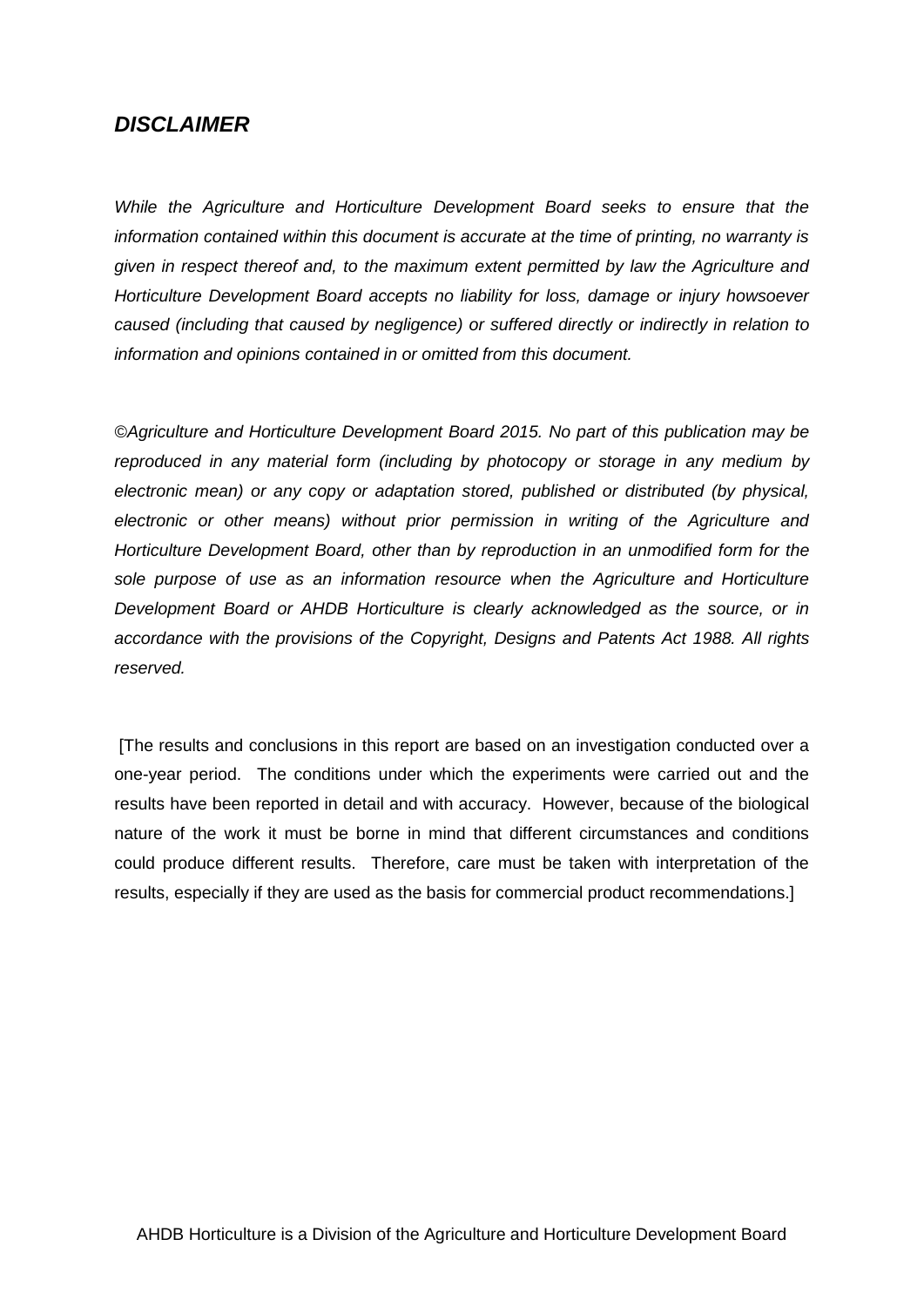# *AUTHENTICATION*

We declare that this work was done under our supervision according to the procedures described herein and that the report represents a true and accurate record of the results obtained.

| Dr Chantelle Jay             |  |
|------------------------------|--|
| <b>Research Entomologist</b> |  |
| <b>East Malling Research</b> |  |
|                              |  |
|                              |  |
| Dr Michelle Fountain         |  |
| Senior Research Entomologist |  |
| <b>East Malling Research</b> |  |
|                              |  |
|                              |  |
| <b>Report authorised by:</b> |  |
| <b>Prof Jerry Cross</b>      |  |
| <b>Head of PPESCM</b>        |  |
| <b>East Malling Research</b> |  |
|                              |  |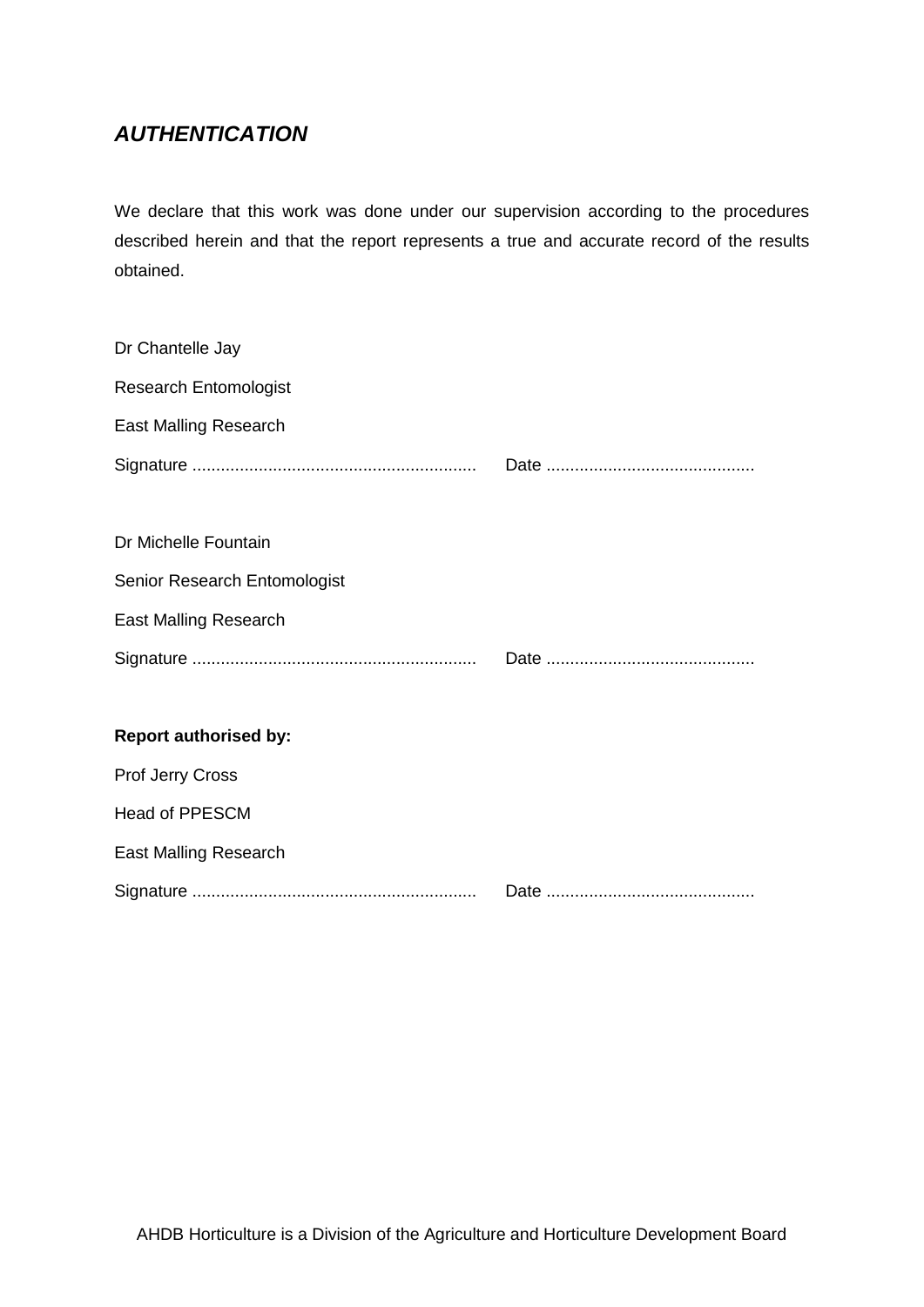# **CONTENTS**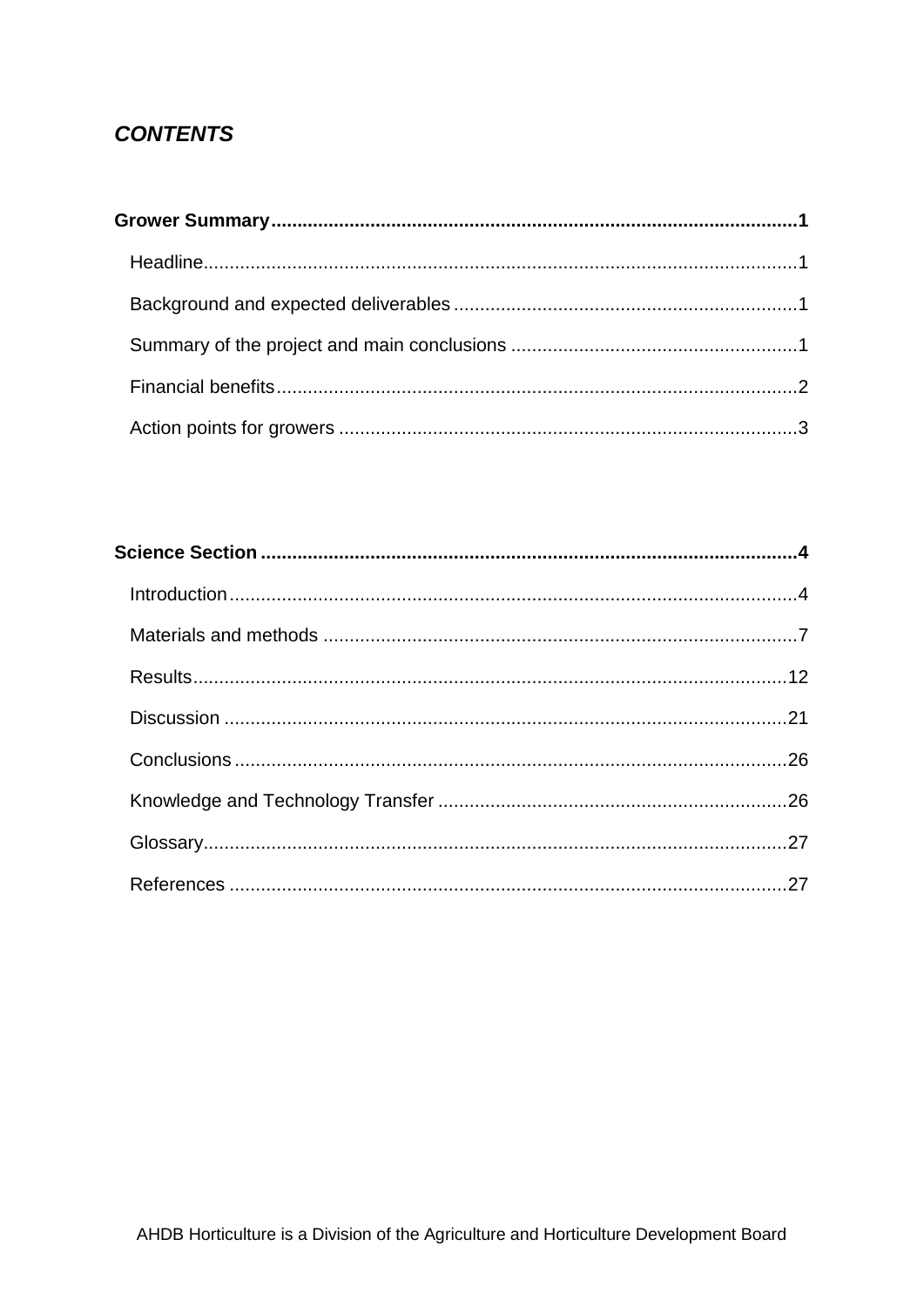## <span id="page-4-0"></span>*GROWER SUMMARY*

## <span id="page-4-1"></span>**Headline**

The predatory mites Hypoaspis miles (also known as Stratiolaelaps scimitus) and Machrocheles robustulus both reduced resultant numbers of WFT adults through pupal predation in soil-less substrate.

#### <span id="page-4-2"></span>Background and expected deliverables

<span id="page-4-3"></span>Western flower thrips (WFT), Frankliniella occidentalis, is a devastating pest of protected strawberries and experiences in 2013 have demonstrated that existing bio-controls are inadequate in hot conditions. Feeding by the pest on the flowers and developing fruits leads to bronzing of the fruit, which can cause downgrading to Class 2 or, in severe cases, to crop losses.

This project aims to identify potential predators not currently widely exploited for WFT control, which could be incorporated into a bio-control programme for the pest to replace or supplement Neoseiulus cucumeris. The efficacy of these predators will be determined in controlled environment conditions typical of those found under Spanish tunnels. Predators that are currently recommended for use on other crops but may be effective in protected strawberry will be evaluated. Other naturally occurring predators of WFT in crops and surrounding habitats will also be identified. In addition, the efficacy of commercial control agents that are applied to the substrate will be determined.

## **Summary of the project and main conclusions**

<span id="page-4-4"></span>In the first year of the project, the efficacy of commercially available predators applied both to the plant to control the larval stages of WFT and to the substrate for bio-control of the two pupal stages, were determined in controlled environment conditions typical of those found under Spanish polythene tunnels. The predatory mites Amblyseius montdorensis, A. swirskii, A. limonicus and the commercial standard N. cucumeris were all effective at reducing numbers of WFT at 30/20°C day/night temperatures (Light/Dark ratio of 14:10 h). The predatory mites Hypoaspis miles and Machrocheles robustulus both reduced resultant numbers of adult thrips through pupal predation in the substrate. M. robustulus was particularly effective at 30/20°C day/night temperatures. The effect of Atheta coriaria on pupal predation was not significant. Although Anthocoris nemoralis was tested as a predator this was not more effective than Orius spp.. Other naturally occurring predators found in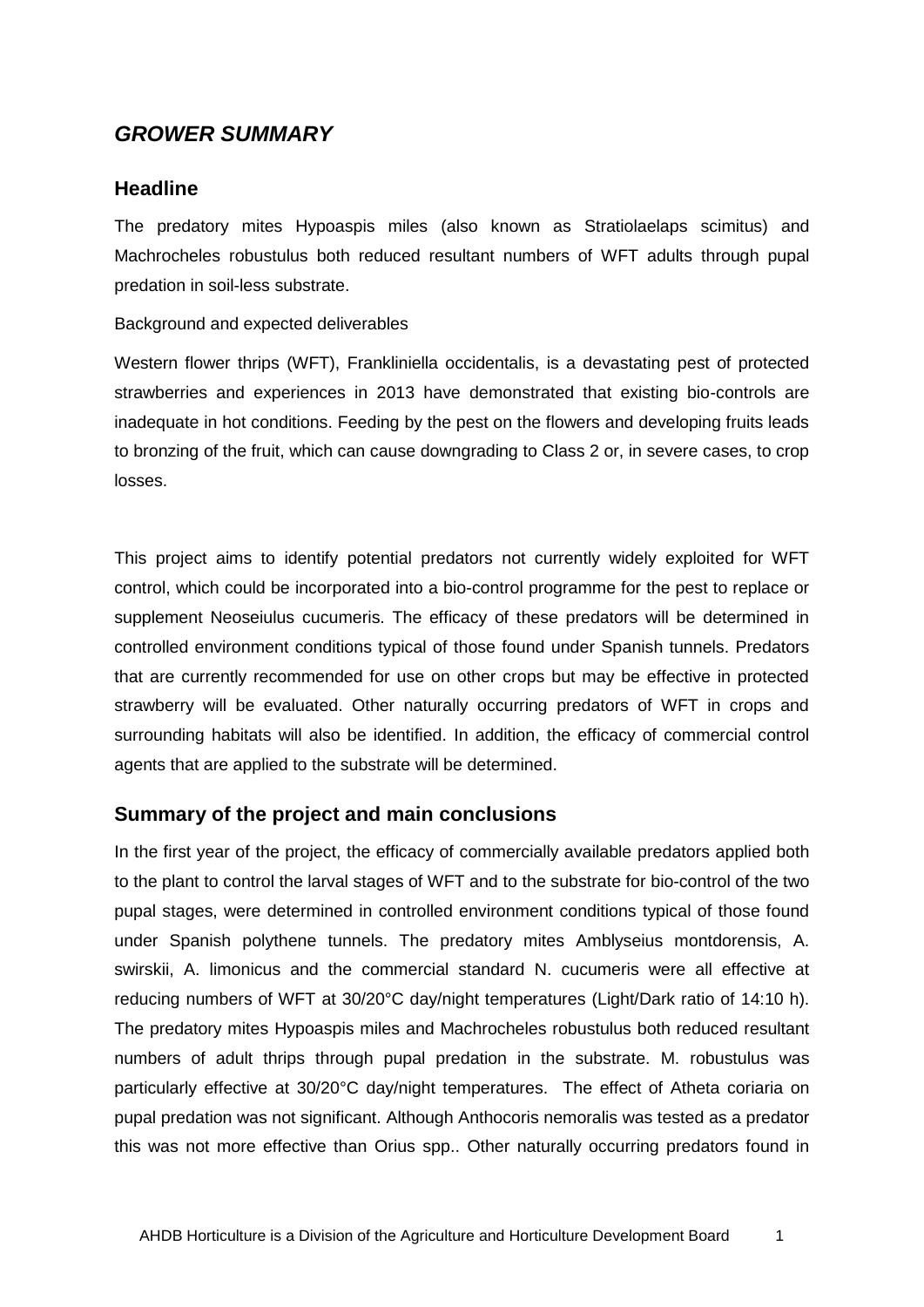crops infested with WFT and surrounding habitats have been identified and will be assessed for their suitability for commercial use.

## **Financial benefits**

<span id="page-5-0"></span>The majority (>80%) of strawberries sold by multiple retailers are grown under protection and late season production with everbearer varieties has expanded. WFT is a major pest of strawberries, and when conditions are favourable, pest numbers can increase rapidly. On some farms, where spinosad (Tracer) has failed to control the pest, WFT damage to everbearer fruit has been so severe that total crop loss has occurred for the latter third of the season (i.e. a loss of £18,000 per ha). More typically, on some farms, 20% of the fruit has been downgraded to Class 2 for half of the picking season.

There is great concern that the losses will become more widespread in future years with the spread of spinosad resistant strains of WFT.

The bio-control options currently available do not always control thrips effectively. Although bio-control agents such as N. cucumeris are being released, only partially control has been achieved with this predator on some farms. It is often used early in the season as a preventive rather than a curative measure. The predator is not always able to suppress thrips populations once they have increased later in the season. In seasons such as 2013, when conditions are hot and humid and optimal for WFT development, it has not been an adequate control measure on some sites leading to enormous crop losses. Problems with this pest continued to be seen throughout 2014 in glasshouse and polytunnel crops.

This project is assessing the efficacy of alternatives to N. cucumeris against WFT. Conditions under tunnels can fluctuate widely throughout the season and different biological control agents may perform better at different temperature/humidity levels. The project is comparing the efficacy of different insect and/or mite predators both alone and in combination with N. cucumeris to enable different solutions to be selected as the season progresses. Non-native predator species are not currently available for use in polytunnels, but they are being explored to determine effectiveness for glasshouse use. The project is determining the efficacy of commercially produced bio-control agents applied to the substrate, which therefore should not compete with N. cucumeris, and have an additive effect. If effective, and new biological control agents are identified in this project, this will enable growers to exploit a wider range of solutions for WFT control in strawberry and thus reduce the damage caused by this pest. The results obtained in the project will also provide additional information to inform the choice of biocontrol agents to be made throughout the growing season as conditions change.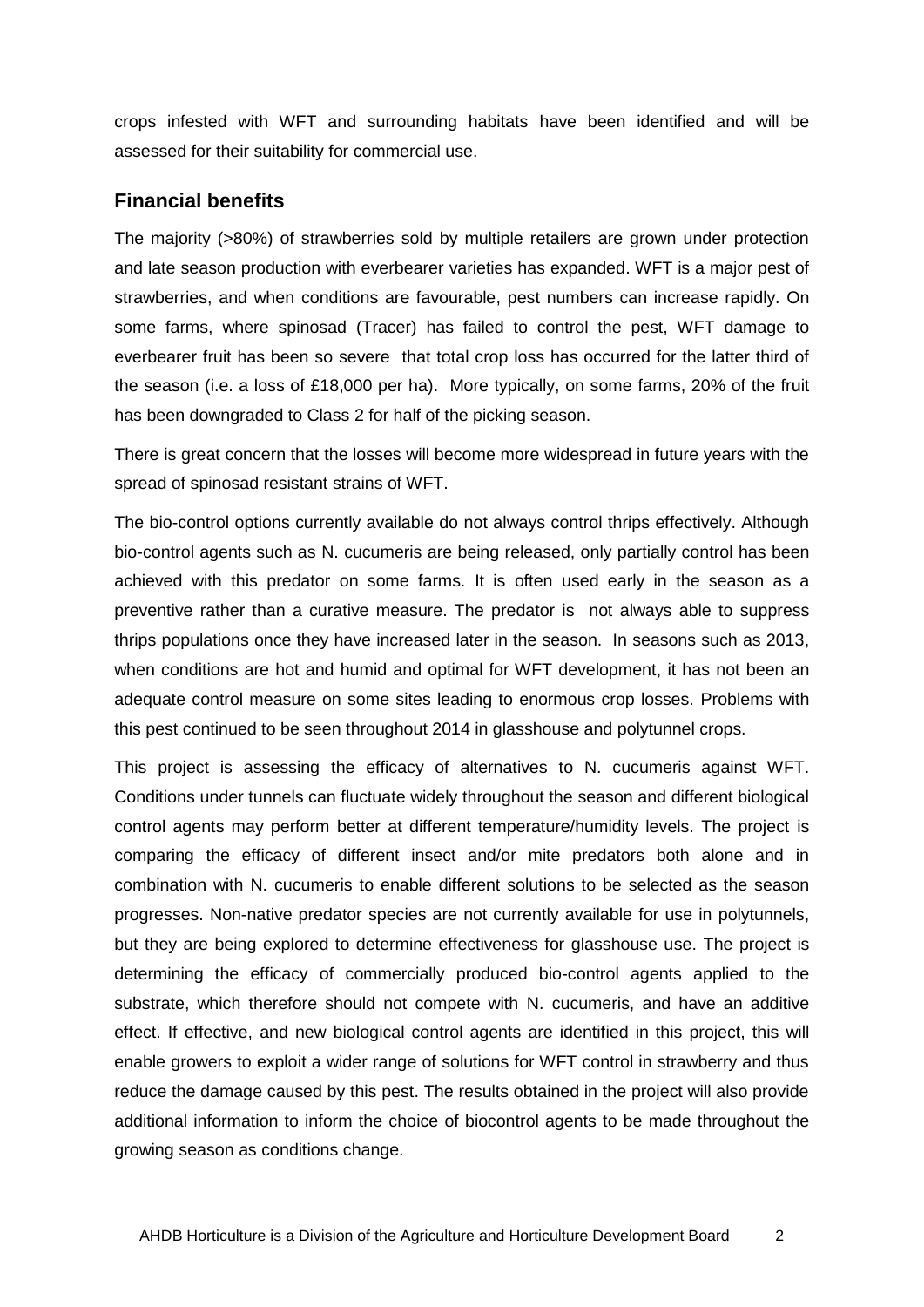## **Action points for growers**

There are no new action points for growers at this stage in the season. .

Growers should continue to follow HDC recommendations for western flower thrips control made by Clare Sampson of Keele University in the 2014 HDC Report (Management of pesticide-resistant western flower thrips on tunnel-grown strawberry: a study of the reasons for successes and failures on commercial production sites) such as preventive introduction of Neoseiulus (Amblyseius) cucumeris early in the season for polytunnel grown strawberries.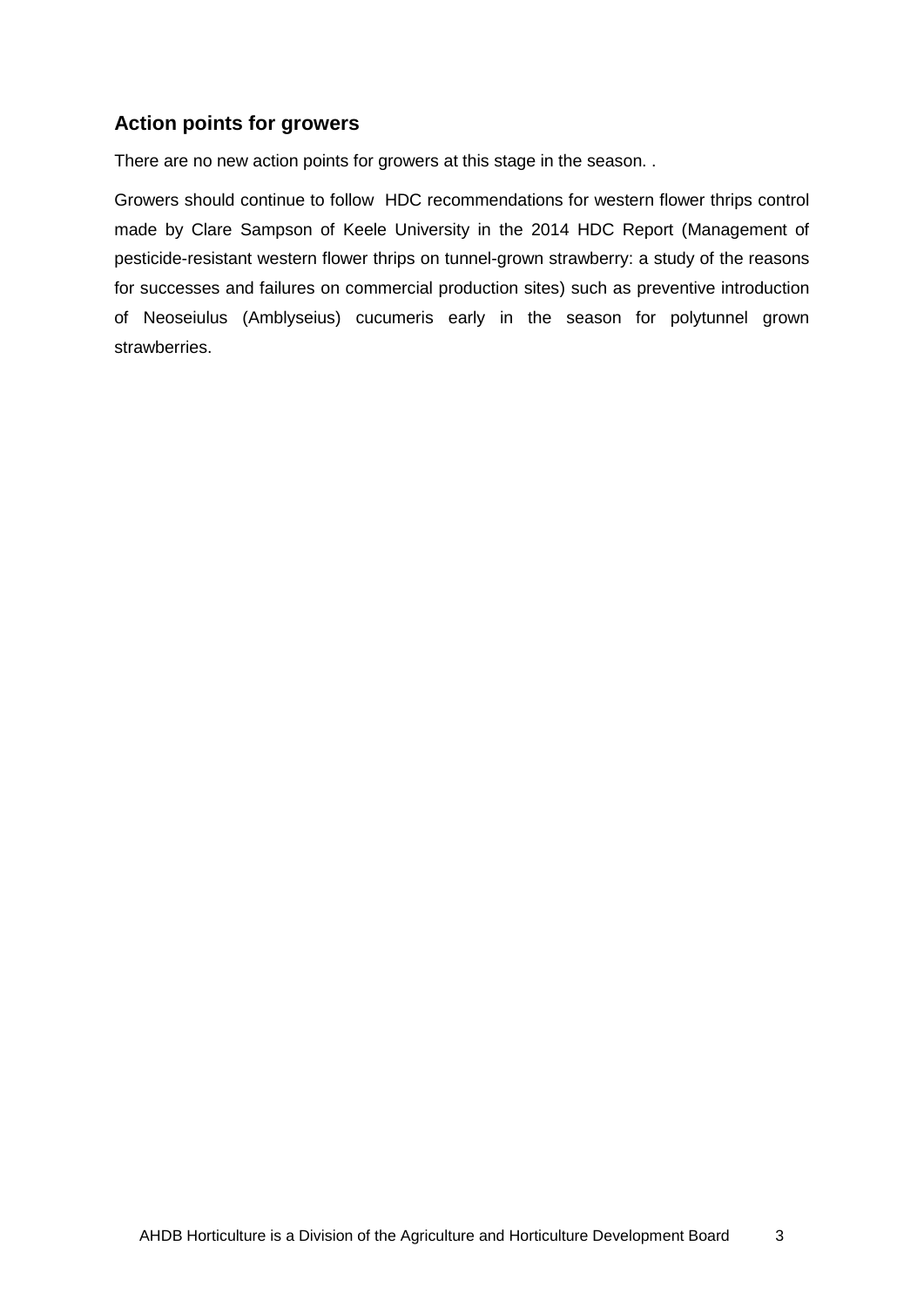## <span id="page-7-0"></span>*SCIENCE SECTION*

#### <span id="page-7-1"></span>**Introduction**

Western flower thrips (WFT), *Frankliniella occidentalis,* is a major pest of strawberry, which feeds in strawberry flowers and on young developing fruitlets, and causes the fruitlets to have a bronzed, unsightly appearance. Such damage can cause fruit to be downgraded or rejected. The majority (>80%) of strawberries sold by multiple retailers are grown under polytunnel or glasshouse protection to secure continuity of supply and quality of production. Consequently late season production with everbearer varieties has expanded. However, serious outbreaks in warmer weather conditions that favour the pest in mid and late summer have caused serious crop losses.

WFT has developed resistance to many pesticides, including spinosad; resistance to this insecticide is becoming more widespread. This is leading to a situation where growers have failed to control the pest with multiple sprays of the full range of approved plant protection products. HDC funded screening trials of existing and novel insecticides in 2008 and 2009 have not provided alternative insecticides that are likely to be registered on strawberry in the UK.

The population growth of WFT depends mainly on temperature and host plant. Most WFT developmental data have been obtained on cucumber and chrysanthemum in glasshouse crops (Gaum *et al*., 1994; Nothnagl *et al*., 2007; Nothnagl *et al*., 2008; Rhainds *et al*., 2007; Robb, 1989; Wang and Shipp, 2001). Development is fastest at 28-30°C. Above 35°C and below 10°C WFT development effectively stops. At higher temperatures mortality rises rapidly and lifespan declines sharply; mortality does not increase appreciably at low temperatures (>10°C). At optimum temperatures, generation time can be as short as 11 days on chrysanthemum, compared to 39 days at 15°C (Robb, 1989). In the early season in the UK, crop canopy temperatures usually fluctuate greatly in the range of 5-30°C under Spanish tunnels (Bennison & Fitzgerald, 2009). In HDC-funded project SF 80, WFT were found to be active in overwintered everbearer crops from March onwards (Bennison & Fitzgerald, 2007, 2008 & 2009). WFT development was modelled under the HortLINK project SF 120.

#### *Control of the larval stages of WFT*

UK growers of glasshouse strawberries are using Integrated Pest Management (IPM) programmes. Thrips control is based mainly on use of the predatory mite *Neoseiulus*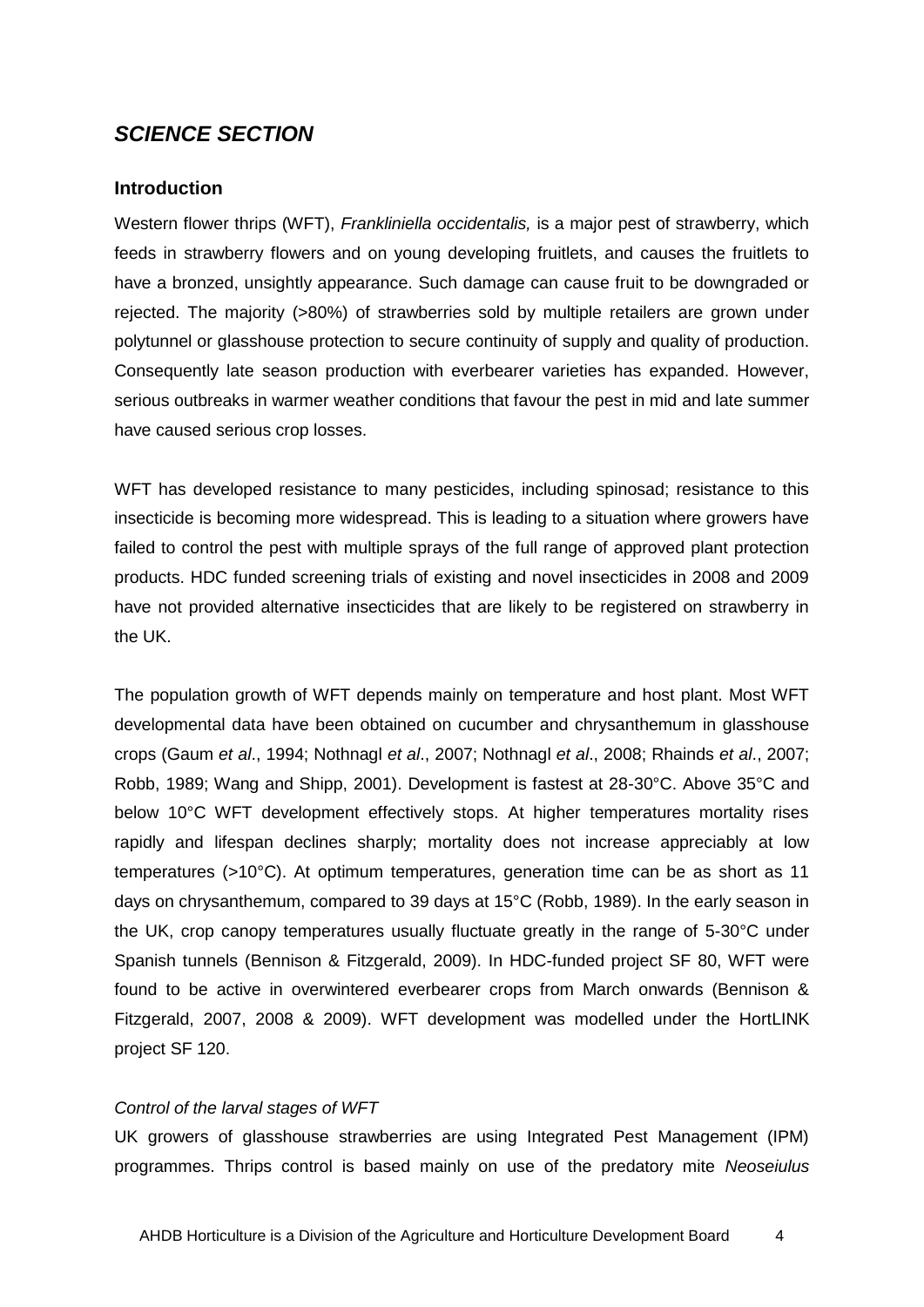*(Amblyseius) cucumeris* (Sampson, 2008; Sampson *et al*., 2009). This predator eats the young thrips larvae on the plants and is widely used in many other protected crops, where it gives good control of WFT if used preventatively. Similarly, many growers make routine introductions of *N. cucumeris* in Spanish tunnels in spring against this and other pests. This can give good control, however, the effectiveness can be unreliable, especially if used later in the season. This strategy is also inadequate when high populations of thrips develop early. *N. cucumeris* feeds only on young thrips larvae and cannot always control increasing populations due to large influxes of WFT adults e.g. from infested growing media held over from the previous season or from adjacent infested crops (Bennison & Fitzgerald, 2007, 2008, 2009). The predatory mite *Amblyseius barkeri* has shown promise for tarsonemid control in strawberry in HDC project SF 133. This was considered for testing in comparison to *N. cucumeris* for its ability to seek out and prey on different stages of thrips, however it is not currently marketed in the UK.

Other available/recommended predators for WFT include *Orius* predatory bugs which are costly, but which can eat all life stages of WFT. This predator is released in protected crops such as peppers as soon as the plants are in flower, where it establishes before thrips are present. In SF 80, *Orius* spp. occurred naturally in strawberry plantations at EMR and contributed to the reduction of WFT. Naturally occurring *Orius* spp. have also been observed in some commercial UK everbearer crops. In Israel and northern Italy it is considered unnecessary to release any biological controls to field-grown strawberries for WFT control, as naturally occurring *Orius* spp. maintain control of the pest (Coll *et al*., 2006; Bosco *et al*., 2009). Research in the HortLINK project SF 120 investigated optimal release strategies for current commercially used predators such as *N. cucumeris* and *O. laevigatus*. However, there are still gaps that need to be addressed within the bio-control armoury.

#### *Control of pupal stages of WFT*

The soil-dwelling predatory mites, *Hypoaspis miles* (also known as *Stratiolaelaps scimitus*) and *H. aculeifer*, primarily used for control of sciarid flies, were shown in Defra-funded research on chrysanthemum to feed on late second stage WFT larvae which drop to the ground to pupate, and also on the pupal stages (Bennison *et al*., 2002). These mites are used in some protected crops, including table top strawberries in glasshouses, for supplementing control of WFT by *N. cucumeris*. They were highlighted as a predator worthy of further research in a review of biocontrol strategies for use in strawberry and raspberry (Fitzgerald *et al*., 2005). Another soil-dwelling predator, the staphylinid beetle *Atheta coriaria* will feed on WFT life stages in the soil. *A. coriaria* reduced numbers of WFT on potted bedding plants in HDC-funded project PC 261, using a 'DIY' rearing system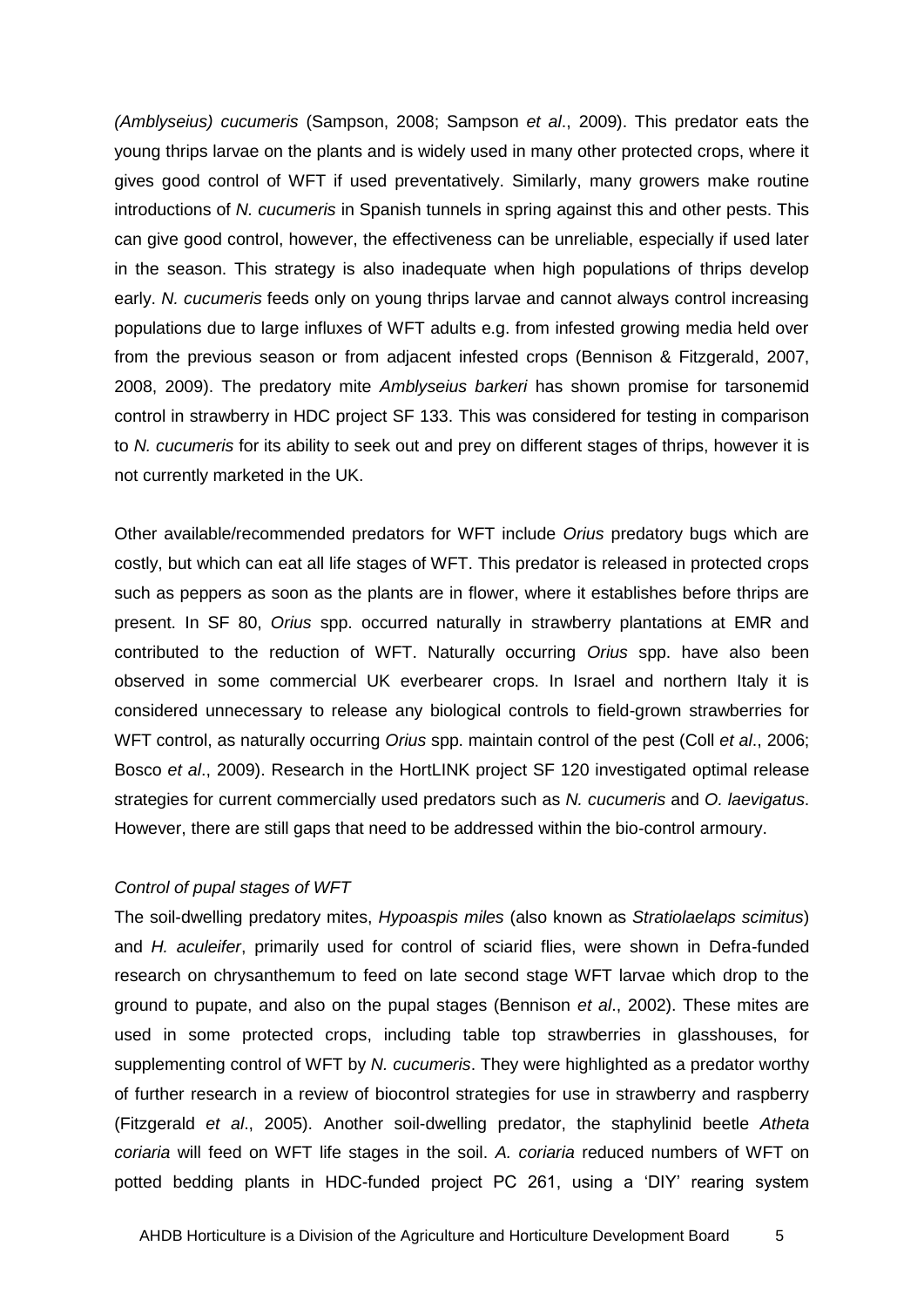developed in HDC project PC 239 (Bennison, 2006, 2007, 2008, 2009). However, *H. miles* and *A. coriaria* did not give improved control of WFT when used to supplement control by *A. cucumeris* in SF 80, probably due to most of the field soil in everbearer beds being too dry for these predators to survive and breed. The predators are likely to have more potential where strawberries are grown in well-irrigated substrates. Rahman et al (2011) found that although *H. miles* is insufficient to control thrips on its own, the combined use of this mite and *N. cucumeris* resulted in better control than the use of *N. cucumeris* alone. In the recent management report for WFT, Sampson (2014) found that *H. miles* can be a useful back up to *N. cucumeris* and it was released in five of the six crops where thrips control was successful.

Entomopathogenic fungi (EPFs) that are known to attack thrips include isolates of *Beauveria bassiana* and *Metarhizium spp.* (Sánchez-Peña *et al*., 2011; Arthurs *et al.*, 2013). EPFs are being studied as a strand in the HortLINK project SF 120. Nematodes such as *Steinernema feltiae* and *Heterorhabditis* spp. are also effective against the pupae. Factors that affect these bio-control agents include the temperature and moisture levels in the substrate. Ebssa *et al*. (2006) showed that there was potential in combined applications of predatory mites and nematodes to control foliage-feeding and soil-dwelling life stages of thrips.

#### *Control of WFT in protected crops*

Several predatory mite species are now used for WFT control in some glasshouse crops e.g. cucumber. *Amblyseius swirskii* can establish and develop faster than *N. cucumeris* and lead to more effective control (Messelink *et al*., 2005). *A. swirskii* targets young WFT larvae and is the main predator of thrips in strawberries in South Africa. It is active from 12°C, and the predator population starts to develop when the day temperature regularly exceeds 20- 22°C, with tolerance to the high temperatures that can be found in tunnels, in summer. This species is effective at higher temperatures, when it can out-compete *N. cucumeris*. At the other end of the temperature spectrum *Amblydromalus limonicus* feeds on both the first and second larval stages and is an excellent predator at lower temperatures of 13°C, whereas *N. cucumeris* ideally needs a few hours at 20°C. *Amblyseius (Typhlodromips) montdorensis* is also being used to control pests in protected crops. The nematode *Steinernema feltiae* is used to give control against pre-pupae and pupae. However, some of the above species are currently only licensed for release in fully protected glasshouses in the UK, thus cannot be released to outdoor crops or those in tunnels.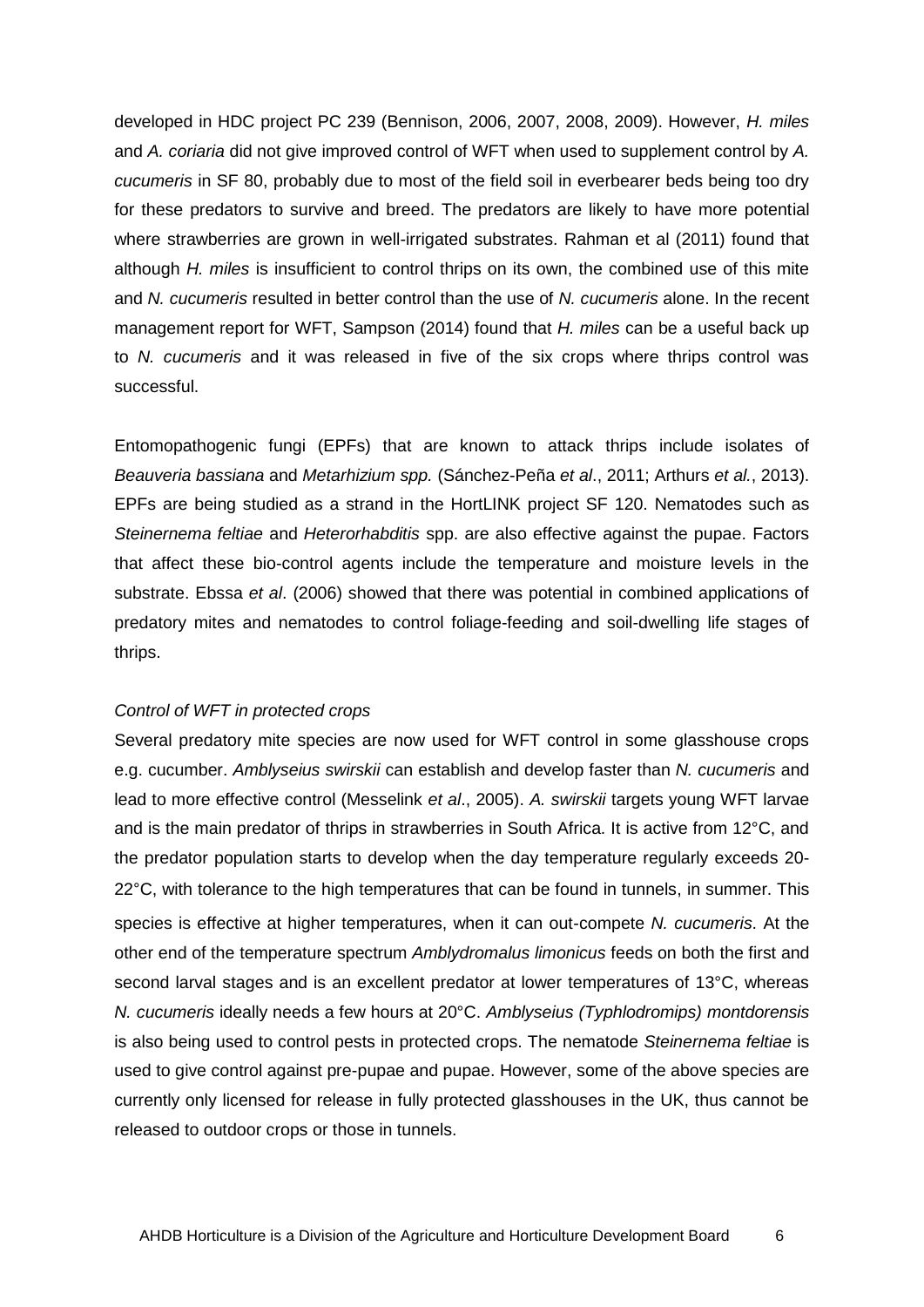- Research strategies at this stage have addressed the effectiveness of selected biocontrol agents on a small scale in individual microcosms, moving to semifield/field stage experiments in Year 2
- Work has addressed the temperature requirements of the biocontrol agents and the prey stage that is targeted
- The effectiveness of predators targeting the soil dwelling stages of WFT have been quantified in coir substrate that is typically used in commercial practice
- This project complements the HortLINK project SF 120 and the new SF 156.

## *Project aim(s):*

The overall aim of the project is to identify and evaluate new bio-control agents for western flower thrips (WFT), to replace or supplement *Neoseiulus (Amblyseius) cucumeris* for control of WFT, on strawberry in polytunnels.

## *Project objective(s):*

- 1. To quantify the efficacy of the five most promising predatory insects and mites available from bio-control suppliers as predators of WFT in strawberry flowers.
- 2. To quantify the efficacy of five control agents applied to the substrate.
- 3. To investigate the species of insects and mites responsible for natural predation of WFT in flowers in crops and surrounding habitats, identifying those which may potentially be exploited for bio-control of WFT

## <span id="page-10-1"></span><span id="page-10-0"></span>Materials and methods

**Objective 1 -** Predator species were identified for assessment in consultation with biocontrol suppliers. They were assessed in cabinets for control of WFT in fluctuating temperature conditions typical of spring and summer temperatures. Predators were compared with the commercial standard, *N. cucumeris*. Efficacy of control of WFT was quantified.

## *Insect cultures and supply*

WFT were cultured in a CT room at 20–25<sup>o</sup>C on potted chrysanthemum to ensure continuity of supply. Predators were obtained from biocontrol suppliers and held at 10°C until use.

## *Predatory mite experiments*

The mites *Amblyseius montdorensis, A. barkeri, A. swirskii,* and *Amblydromalus limonicus*  were compared against the commercial standard *Neoseiulus (Amblyseius) cucumeris.*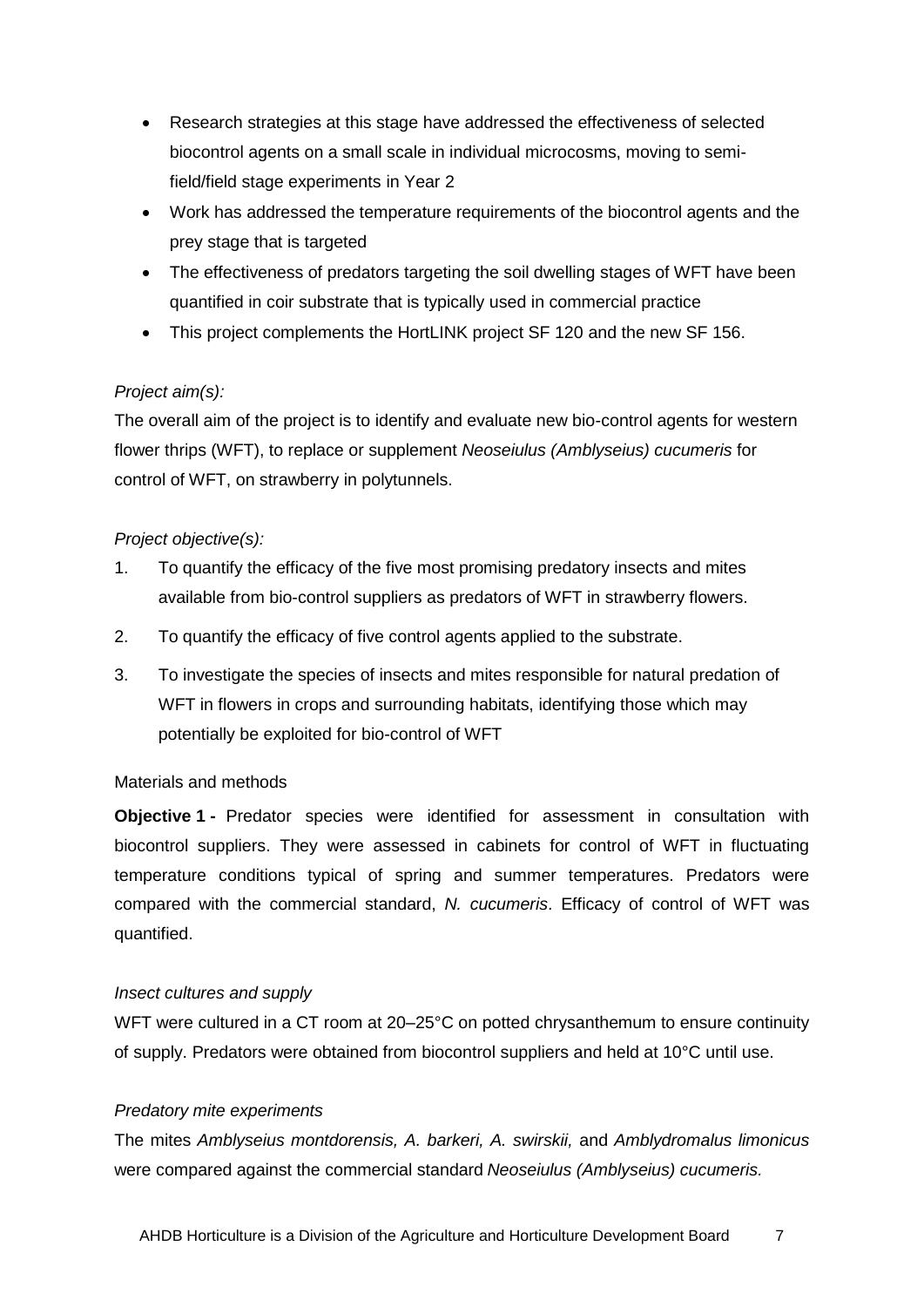Small microcosms for the predatory mite experiments consisted of either:

A: A potted strawberry plant cv. Flamenco, with at least one flower, planted into compost and with the plant contained within a glass bell propagator (in a hurricane lamp style) with a double horticultural fleece top;

B: A potted strawberry plant cv. Flamenco, with at least one flower, planted into compost and with the plant contained within a laminated plastic surround with a double horticultural fleece top and double horticultural fleece air vents;

C: French bean pods (20 cm in total) that had been dipped in 0.1% bleach solution, rinsed in distilled water, dipped in 20% sucrose solution, left to air dry and then placed in a Perspex container 11.5 x 17 x 6 cm with damp filter paper 2.5 cm x 2.5 cm plus a small amount of pollen (Nutrimite, Biobest).

WFT females were introduced into the microcosms and were allowed to settle and lay eggs for two days at a fluctuating temperature of 30°C/20°C, 14:10 Light:Dark and 60–70% RH. Adults were not removed from the whole plant systems, but were removed from the bean pod systems. Predators were introduced using either a sable haired paintbrush or using an electronic air pump attached to a pipette tip to pooter the predators. Females of each species were selected. Populations of WFT at all stages i.e. first and second larval instars and adults were counted on multiple assessment dates.

As mites may be obtained from different suppliers at different supply times it was feasible to break experiments down into smaller sets as long as each set contains a commercial standard and an untreated control. Treatments for foliar/plant predator experiments were as in Table 1. Experimental set-up and design is given in Table 2.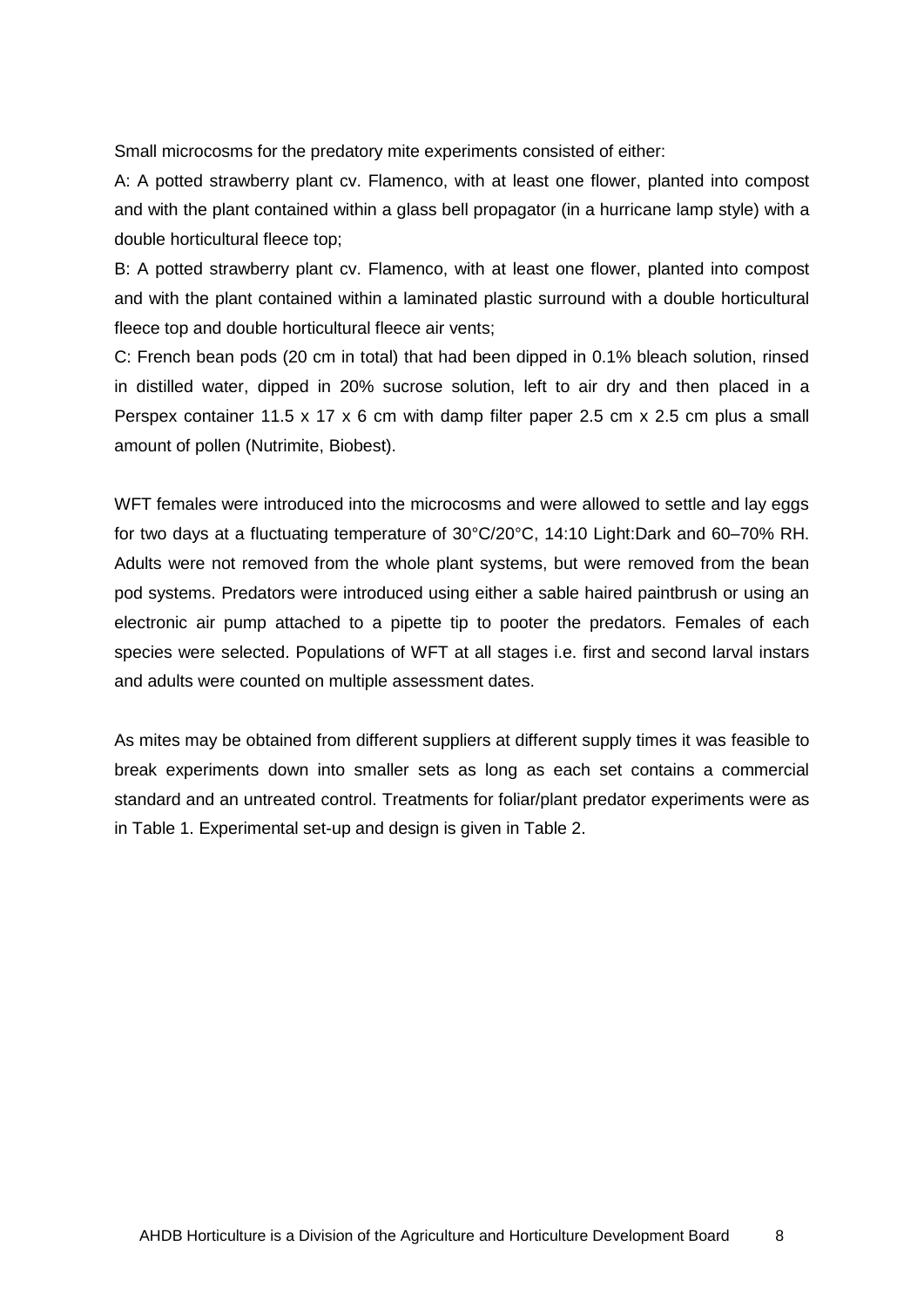| <b>Experiment</b>    | Neoseiulus (Amblyseius) cucumeris | Amblyseius montdorensis | Amblyseius swirskii | Amblydromalus limonicus | Amblyseius californicus | A. cucumeris + A. californicus | Amblyseius barkeri | Intreated |
|----------------------|-----------------------------------|-------------------------|---------------------|-------------------------|-------------------------|--------------------------------|--------------------|-----------|
| Preliminary mite     | X                                 | X                       | X                   |                         |                         |                                |                    | Χ         |
| Potted plant, mite 1 | X                                 | X                       | Χ                   | X                       |                         |                                |                    | Χ         |
| Potted plant, mite 2 | X                                 | X                       | X                   |                         |                         |                                |                    | X         |
| Bean pod, mite 1     | X                                 | X                       | X                   |                         |                         |                                |                    | Χ         |
| Bean pod, mite 2     | X                                 | X                       | X                   |                         |                         |                                |                    | X         |
| Bean pod, mite 3     | X                                 |                         |                     | X                       |                         |                                |                    | Χ         |
| Bean pod, mite 4     | X                                 | X                       | X                   |                         |                         |                                |                    | Χ         |
| Bean pod, mite 5     | X                                 |                         |                     |                         | X                       | X                              |                    | Χ         |
| Bean pod, mite 6     | Χ                                 |                         |                     |                         |                         |                                | X                  | Χ         |

## **Table 1. Treatments for the foliar/plant predatory mite experiments**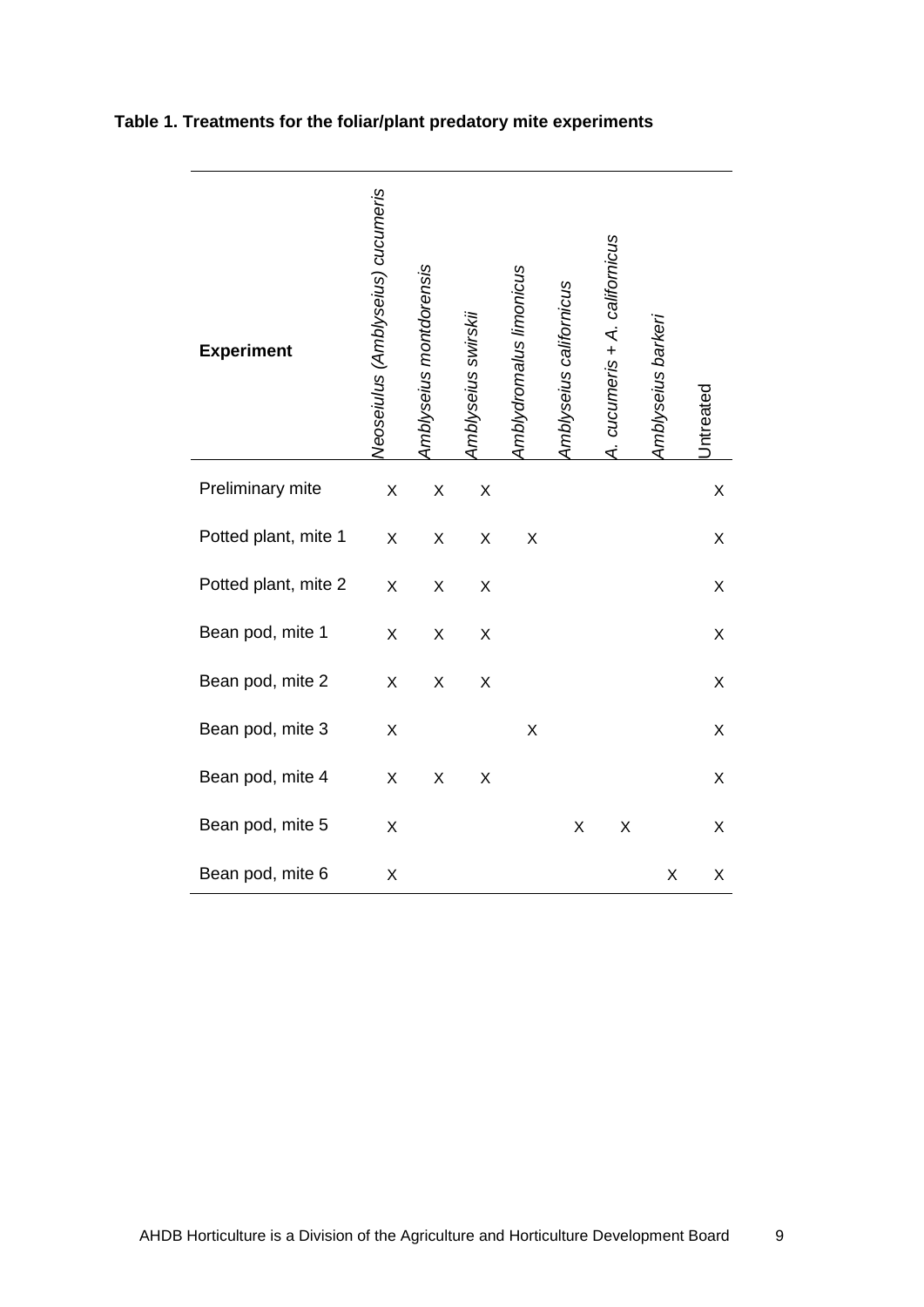| <b>Experiment</b>    | Experimental set-up | Number of replicates | Number of WFT females introduced | Number of WFT larvae introduced | Number of predators introduced | Date of WFT Introduction | Date of WFT removal | Date of predator introduction | Assessment dates (after<br>ntroduction | Temperature °C (day/night) |
|----------------------|---------------------|----------------------|----------------------------------|---------------------------------|--------------------------------|--------------------------|---------------------|-------------------------------|----------------------------------------|----------------------------|
| Preliminary mite     | $\mathbf c$         | 4                    | 10                               | $\pmb{0}$                       | $\mathbf 1$                    | 29/07                    | 01/08               | 04/08                         | 0, 3                                   | 35/20                      |
| Potted plant, mite 1 | a                   | 6                    | 10                               | $\mathbf 0$                     | 5                              |                          | <b>NA</b>           |                               |                                        | 30/20                      |
| Potted plant, mite 2 | b                   | 7                    | 20                               | $\mathbf 0$                     | 5                              |                          | <b>NA</b>           |                               |                                        | 30/20                      |
| Bean pod, mite 1     | $\mathbf c$         | 5                    | 10                               | 0                               | 3                              | 02/12                    | 04/12               | 04/12                         | 4, 8                                   | 30/20                      |
| Bean pod, mite 2     | C                   | 4                    | 20                               | $\mathbf 0$                     | 20                             | 09/12                    | 11/12               | 11/12                         | 4, 8                                   | 30/20                      |
| Bean pod, mite 3     | $\mathbf C$         | 4                    | 20                               | $\boldsymbol{0}$                | 20                             | 16/12                    | 18/12               | 18/12                         | 4, 8                                   | 30/20                      |
| Bean pod, mite 4     | $\mathbf c$         | 4                    | 20                               | $\mathbf 0$                     | 20                             | 20/01                    | 22/01               | 22/01                         | 4, 8, 11                               | 20/10                      |
| Bean pod, mite 5     | $\mathbf c$         | 3                    | 20                               | $\mathbf 0$                     | 20                             | 27/01                    | 29/01               | 29/01                         | 4, 8, 11                               | 30/20;<br>22               |
| Bean pod, mite 6     | $\mathbf c$         | 4                    | 20                               | $\mathbf 0$                     | 20                             | 04/02                    | 06/02               | 06/02                         | 3, 7                                   | 30/20;<br>20/10            |

**Table 2. Experimental set-up and design for the foliar/plant predatory mite experiments**

#### *Insect predator experiment*

The insect predators *Orius majusculus* and *Anthocoris nemoralis* were compared against the commercial standard *O. laevigatus*. The experiment was set up with bean pods (5 cm) in a 9 cm Petri dish. Treatments were *Orius laevigatus, Orius majusculus, Anthocoris nemoralis* and an untreated control. One predator was introduced per unit with three first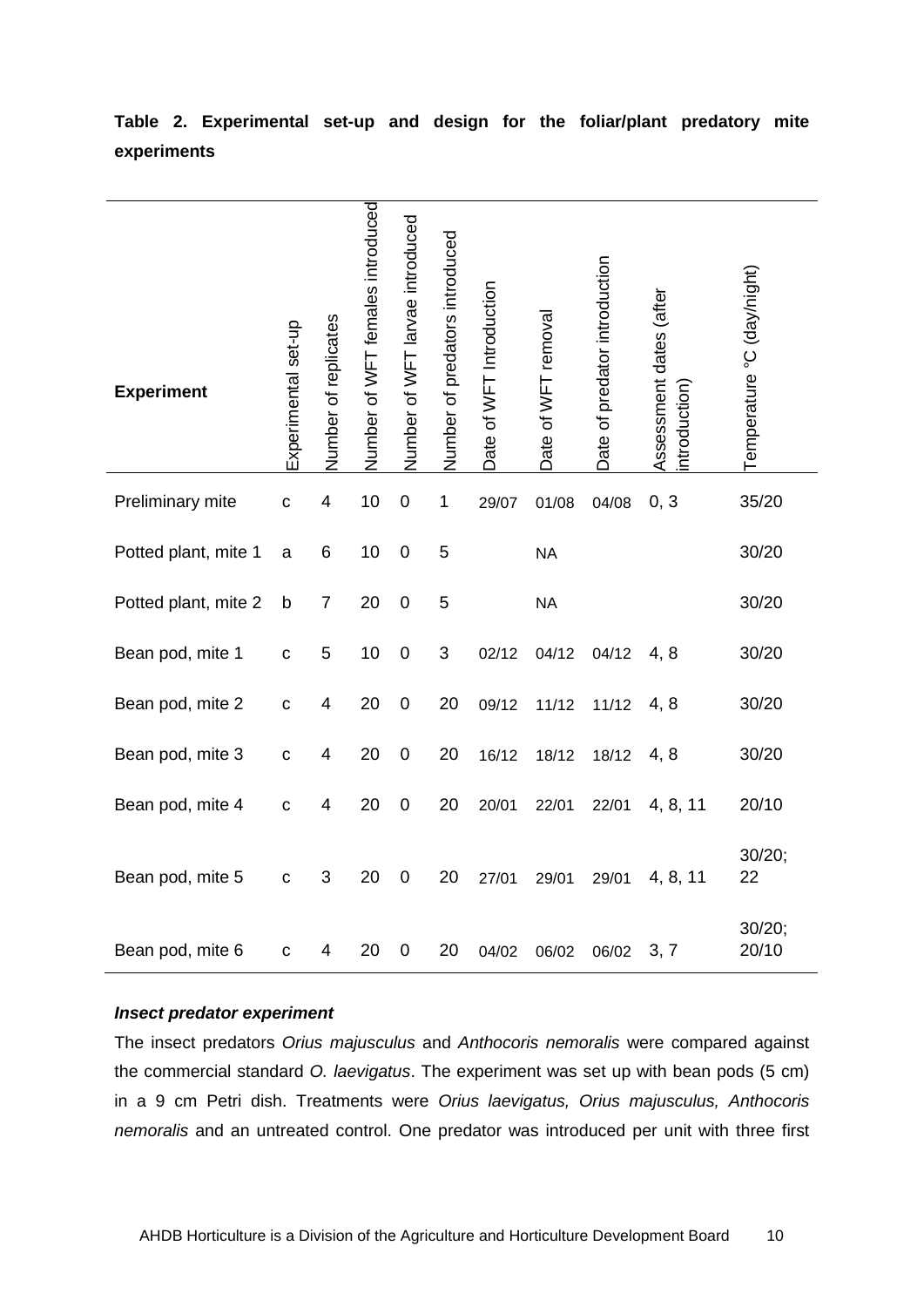instar WFT larvae (L1) and two second instar WFT larvae (L2). Treatments were held at 26°C/20°C 14:10 h light:dark and were assessed after 24 hours.

Although a coccinelid predator experiment was also completed, the mortality of the coccinelids was high and so will not be included in this report.

#### **Objective 2 – Control of WFT in substrate**

Different soil predators were compared as treatments. The predatory mites *Hypoaspis miles (Stratiolaelaps scimitus) and Macrocheles robustulus* were compared with an untreated control at 30/20°C day/night temperature in 'substrate mite experiment 1' and at 20/10°C day/night temperature in 'substrate mite experiment 2. The predatory staphylinid *Atheta coriaria* was compared to an untreated control at 30/20°C day/night temperature in 'substrate *Atheta coriaria* experiment 1' and at 30/20°C & 20/10°C day/night temperatures in 'substrate *Atheta coriaria* experiment 2'. The experimental set-up and design is shown in Table 3.

To quantify the efficacy of control agents applied to the substrate, the bean pod system was used as in Objective 1, however, beans were placed on coir substrate in 7 cm pots placed inside Perspex boxes (11.5 x 17 x 6 cm), which had air vents covered with thrips-proof mesh. Second instar WFT were introduced onto the plants and allowed to move into the substrate, and pupate. A yellow sticky trap was hung from the upper roof of the Perspex box for the mite experiment and the first *Atheta coriaria* experiment. Resultant WFT populations on the plant were counted as in Objective 1, by counting WFT both on the sticky trap and within the box, and on the bean pods and surface of the substrate, as a measure of predation in the soil; pupal stages can be damaged easily if substrate is disturbed.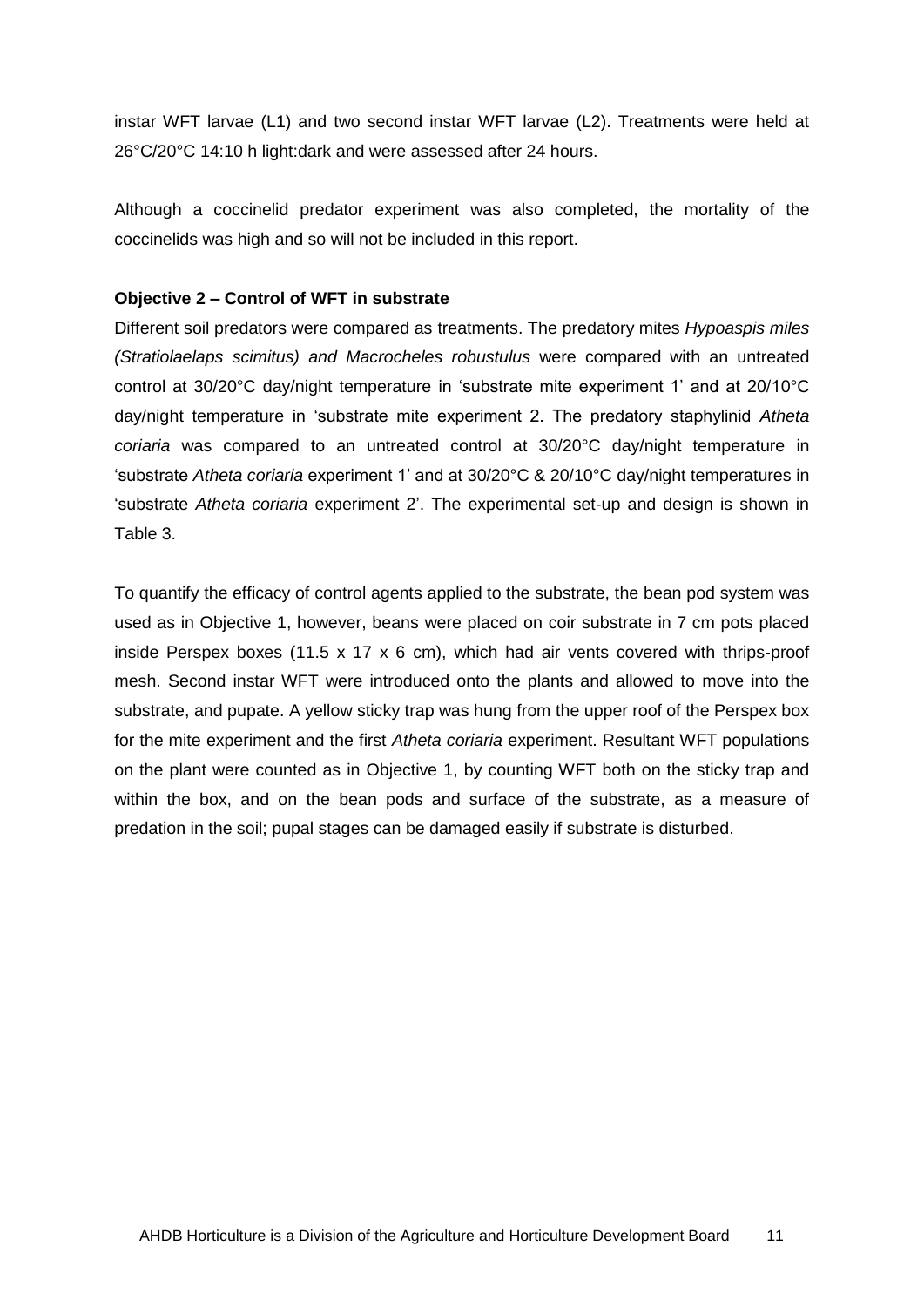#### **Table 3. Experimental set-up and design for the substrate laboratory experiments**

| <b>Experiment</b>   | Number of replicates | L2 introduced<br>Number of WFT | Number of predators introduced | Date of WFT Introduction | predator introduction<br>৳<br>Date | (after<br>Assessment dates<br>introduction | (day/night temperature)<br>Temperature °C |
|---------------------|----------------------|--------------------------------|--------------------------------|--------------------------|------------------------------------|--------------------------------------------|-------------------------------------------|
| Substrate, mite 1   | 5                    | 50                             | 20                             | 17/02                    | 19/02                              | 4, 7, 8, 11, 13                            | 30/20                                     |
| Substrate, mite 2   | 5                    | 50                             | 20                             | 25/02                    | 27/02                              | 4, 6, 11, 14                               | 20/10                                     |
| Substrate, Atheta 1 | 6                    | 50                             | 3                              | 03/03                    | 03/03                              | 5, 11                                      | 30/20                                     |
| Substrate, Atheta 2 | 4                    | 50                             | 3                              |                          |                                    |                                            | 30/20<br>20/10                            |

#### **Objective 3 – Identifying new predators**

Strawberry crops under tunnels and surrounding habitats at five sites were assessed to identify naturally occurring predators. Standard sampling methods such as tap and sweep samples were used. Sites were assessed throughout the spring and summer and all samples were classified to order, with key predators identified to species.

#### <span id="page-15-0"></span>**Results**

## **Objective 1: Control of larval stages of WFT on plant material**

#### *Preliminary mite experiment*

Although WFT larvae were found in the units, the treatments in the preliminary experiment were not significantly different from the control, partly due to the fact that a single mite was introduced per unit, which were not always recovered in the assessment. This lead to more mites being used in subsequent experiments.

## *Potted plant, mite 1 & Potted plant, mite 2 experiments*

Although thrips were found the numbers were low and therefore the data are not presented.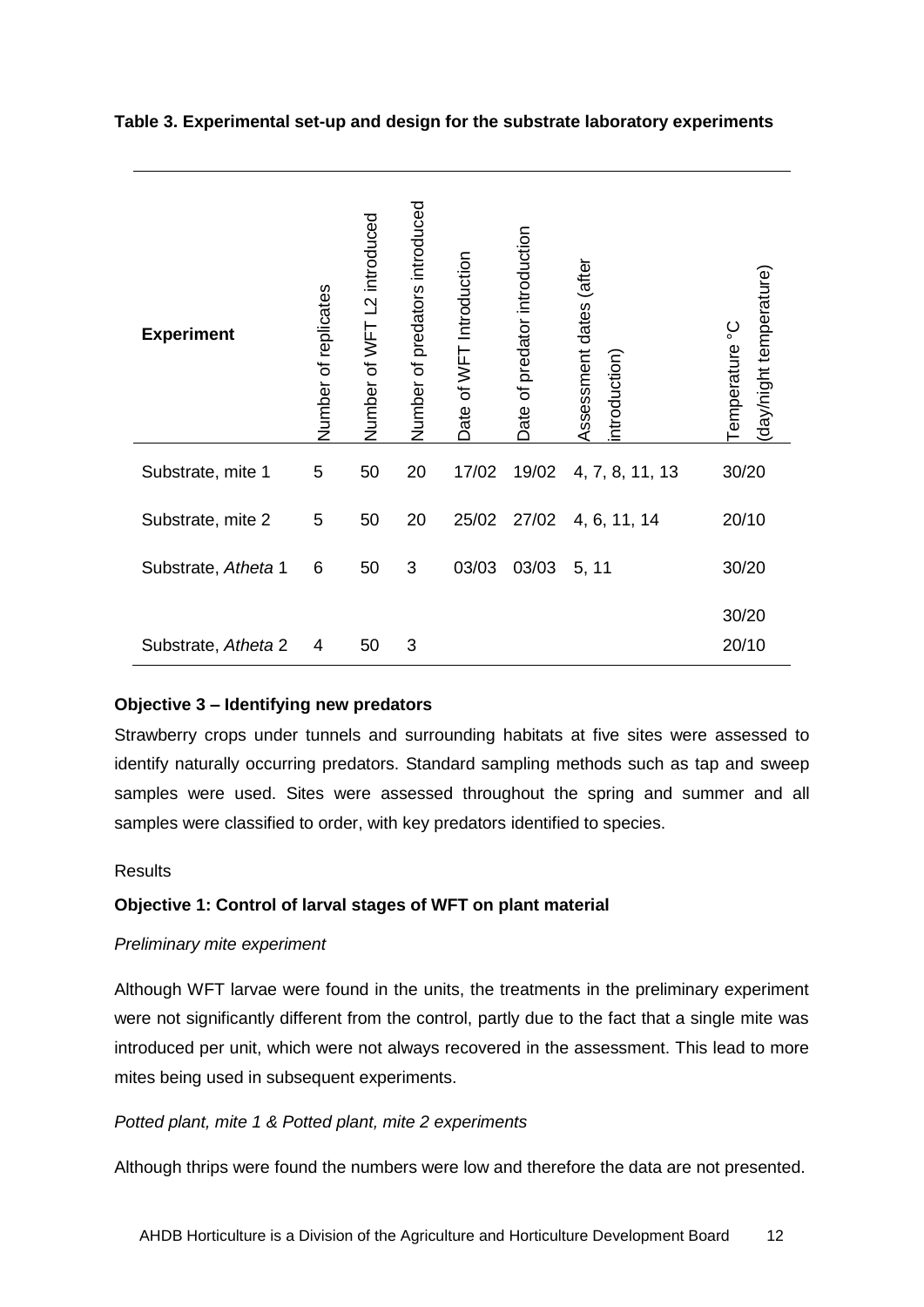#### *Bean pod mite experiment 1*

When predatory mites were introduced to bean pods (three per unit) ahead of WFT egg hatch/ at the early L1 stage, there was a significant decrease in WFT larval numbers for all treatments *Neoseiulus (Amblyseius) cucumeris, Amblyseius montdorensis* and *A. swirskii* compared to the untreated control (Table 4). The numbers of mites were similar between treatments four days after introduction (DAI), but there were more *A. swirskii* at eight DAI (Table 5). The numbers of mites recovered was inversely proportional to the numbers of WFT larvae.

**Table 4.** The effect of introductions of three predatory mites of either *Neoseiulus (Amblyseius) cucumeris* (Cu), *Amblyseius montdorensis* (Mo) and *A. swirskii* (Sw) on developing populations of WFT at 30/20°C 14:10 Light:Dark conditions (following introduction of 10 WFT females which were removed prior to predator introduction) compared to the untreated control (Un).

|        | Assess |       |      |         | Assess |       |      |         |
|--------|--------|-------|------|---------|--------|-------|------|---------|
|        | 4 DAI  |       |      |         | 8 DAI  |       |      |         |
|        | L1     |       | L2   |         | L1     |       | L2   |         |
|        | No.    | Sqrt  | No.  | Sqrt    | No.    | Sqrt  | No.  | Sqrt    |
|        |        | No.   |      | No.     |        | No.   |      | No.     |
| Cu     | 9.6    | 2.7   | 2.2  | $1.47*$ | 0.29   | 0.29  | 2.0  | $1.42*$ |
| Mo     | 9.0    | 2.5   | 3.4  | $1.83*$ | 0.43   | 0.34  | 4.5  | $2.13*$ |
| Sw     | 4.4    | 1.5   | 0.9  | $0.94*$ | 0.00   | 0     | 0.8  | $0.92*$ |
| Un     | 15.0   | 3.5   | 12.2 | 3.49    | 1      | 0.65  | 18.5 | 4.30    |
| Fpr    |        | 0.221 |      | 0.009   |        | 0.22  |      | 0.003   |
| d.f.   |        | 24    |      | 24      |        | 24    |      | 23      |
| s.e.d. |        | 0.914 |      | 0.704   |        | 0.301 |      | 0.844   |
| I.s.d. |        | 1.887 |      | 1.453   |        | 0.622 |      | 1.745   |

DAI – Days after predator introduction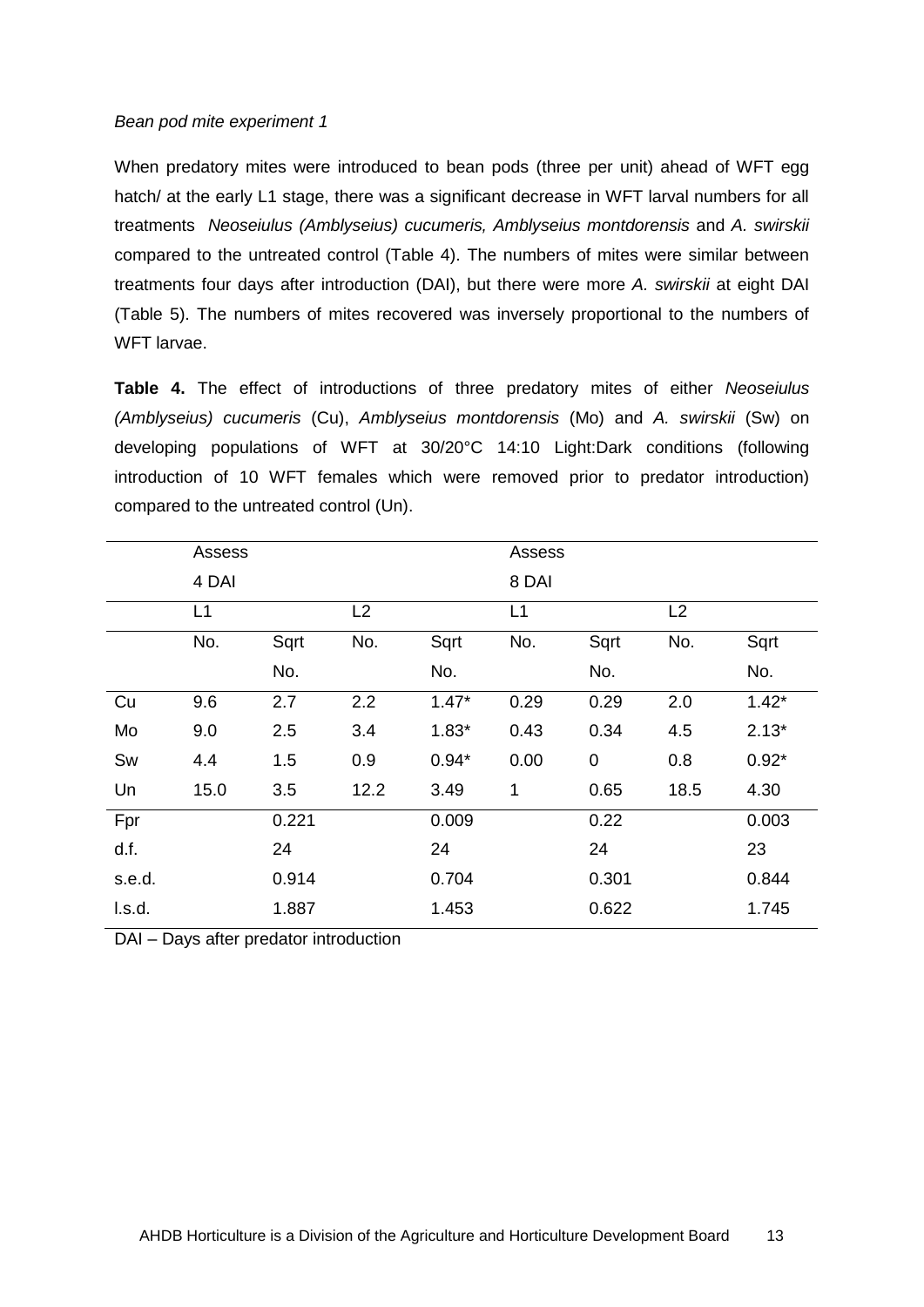**Table 5.** The mean numbers of predatory mites recovered (following introductions of 3 mites per treatment) of *Neoseiulus (Amblyseius) cucumeris* (Cu)*, Amblyseius montdorensis*  (Mo) or *A. swirskii* (Sw) at 30/20°C day/night temperature.

|        | Assess 4 DAI |          | Assess 8 DAI |          |
|--------|--------------|----------|--------------|----------|
|        | Mites        |          | <b>Mites</b> |          |
|        | No.          | Sqrt No. | No.          | Sqrt No. |
| Cu     | 1.14         | $0.88*$  | 0.92         | $0.96*$  |
| Mo     | 1.43         | $0.98*$  | 0.55         | $0.74*$  |
| Sw     | 1.57         | $1.06*$  | 2.02         | $1.42*$  |
| Un     | 0.00         | 0.00     | 0.00         | 0.00     |
| Fpr    |              | 0.013    |              | < 0.001  |
| d.f.   |              | 24       |              | 24       |
| s.e.d. |              | 0.330    |              | 0.301    |
| l.s.d. |              | 0.681    |              | 0.622    |

DAI – Days after predator introduction

#### *Bean pod mite experiment 2*

When 20 mites per treatment were introduced to bean pods ahead of WFT egg hatch/ at the early L1 stage, there was a significant decrease in WFT larval numbers with *A. swirskii* compared to the untreated control at the first assessment date after four days (Tables 6a & b). This was not significant at the eight day assessment. Similar numbers of pre-pupae and pupae were recovered from all treatments. Fewer *A. montdorensis* were found at the second assessment compared to *N. cucumeris,* and *A. swirskii* (Table 7).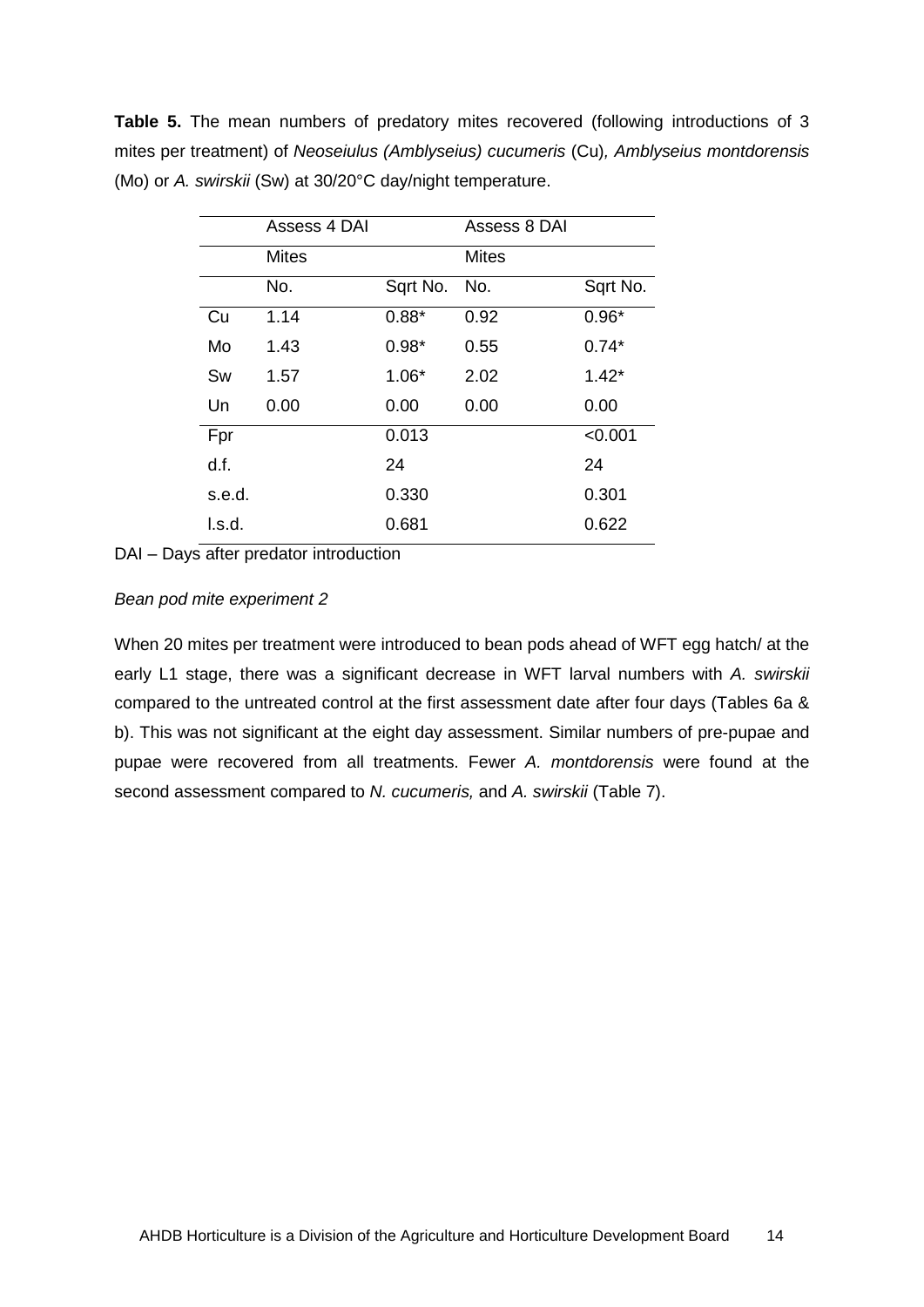**Tables 6a & b.** The effect of introductions of twenty predatory mites of either *Neoseiulus (Amblyseius) cucumeris* (Cu)*, Amblyseius montdorensis* (Mo) and *A. swirskii* (Sw) on developing populations of WFT at 30/20°C 14:10 Light:Dark conditions (following introduction of 20 WFT females which were removed prior to predator introduction) compared to the untreated control (Un) at four and eight days after predator introduction (DAI).

| 6a)    | Assess 4 DAI |          |       |          |
|--------|--------------|----------|-------|----------|
|        | L1           |          | L2    |          |
|        | No.          | Sqrt No. | No.   | Sqrt No. |
| Cu     | 3.61         | 1.90     | 41.99 | 6.48     |
| Mo     | 5.52         | 2.35     | 76.39 | 8.74     |
| Sw     | 0.72         | $0.85*$  | 15.68 | $3.96*$  |
| Un     | 5.71         | 2.39     | 75.86 | 8.71     |
| Fpr    |              | 0.041    |       | 0.008    |
| d.f.   |              | 12       |       | 12       |
| s.e.d. |              | 0.522    |       | 1.266    |
| l.s.d. |              | 1.138    |       | 2.758    |

| 6b)    | Assess 8 |                |      |       | Assess 8 |       |       |       |
|--------|----------|----------------|------|-------|----------|-------|-------|-------|
|        | DAI      |                |      |       | DAI      |       |       |       |
|        | L1       |                | L2   |       | Prepupa  |       | Pupa  |       |
|        | No.      | Sqrt           | No.  | Sqrt  | No.      | Sqrt  | No.   | Sqrt  |
|        |          | No.            |      | No.   |          | No.   |       | No.   |
| Cu     | 0.00     | $\overline{0}$ | 5.43 | 2.33  | 4.12     | 2.03  | 8.94  | 2.99  |
| Mo     | 0.06     | 0.25           | 7.34 | 2.71  | 6.81     | 2.61  | 8.82  | 2.97  |
| Sw     | 0.00     | $\mathbf 0$    | 2.28 | 1.51  | 4.54     | 2.13  | 7.02  | 2.65  |
| Un     | 0.06     | 0.25           | 6.81 | 2.61  | 6.92     | 2.63  | 11.02 | 3.32  |
| Fpr    |          | 0.588          |      | 0.146 |          | 0.715 |       | 0.944 |
| d.f.   |          | 12             |      | 12    |          | 12    |       | 12    |
| s.e.d. |          | 0.250          |      | 0.521 |          | 0.657 |       | 1.097 |
| I.s.d. |          | 0.545          |      | 1.136 |          | 1.432 |       | 2.391 |

DAI – Days after predator introduction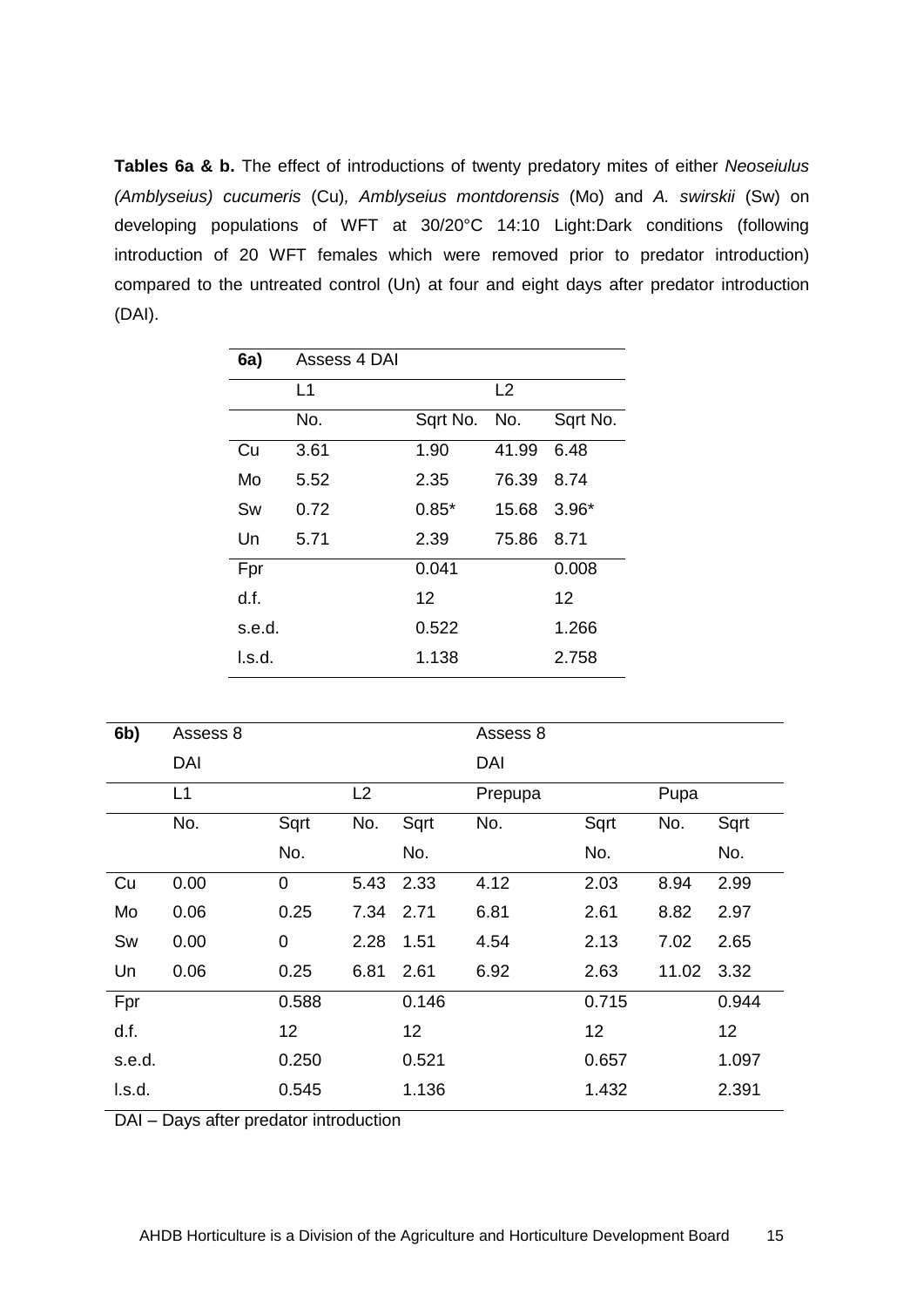**Table 7.** The numbers of predatory mites recovered following introductions of 20 mites per treatment *Neoseiulus (Amblyseius) cucumeris* (Cu)*, Amblyseius montdorensis* (Mo) *or A. swirskii* (Sw) at 30/20°C 14:10 Light:Dark conditions.

|        | Assess |       | Assess |        |
|--------|--------|-------|--------|--------|
|        | 4 DAI  |       | 8 DAI  |        |
|        | Mites  |       | Mites  |        |
|        | No.    | Sqrt  | No.    | Sqrt   |
|        |        | No.   |        | No.    |
| Cu     | 2.43   | 1.56  | 9.49   | 3.08   |
| Mo     | 2.89   | 1.70  | 2.10   | 1.45   |
| Sw     | 5.62   | 2.37  | 9.06   | 3.01   |
| Un     | 0      | 0     | 0      | 0      |
| Fpr    |        | 0.015 |        | < .001 |
| d.f.   |        | 12    |        | 12     |
| s.e.d. |        | 0.620 |        | 0.473  |
| l.s.d. |        | 1.350 |        | 1.031  |

DAI – Days after predator introduction

#### *Bean pod mite experiment 3*

Both predators significantly reduced numbers of thrips larvae at the Day 4 assessment (Table 8). *A. limonicus* reduced numbers of thrips larvae to almost zero, whilst *N. cucumeris* halved the numbers compared to the untreated control. Although a similar pattern was seen at the day 8 assessment this was not significant. The mean numbers of predatory mites recovered were not significantly different between the treatments with 10.5 and 11.9 *N. cucumeris* and *A. limonicus* four days after predator introduction and 17.7 and 6.0 *N. cucumeris* and *A. limonicus* eight days after predator introduction, respectively (there were 0.6 predatory mites in the untreated control).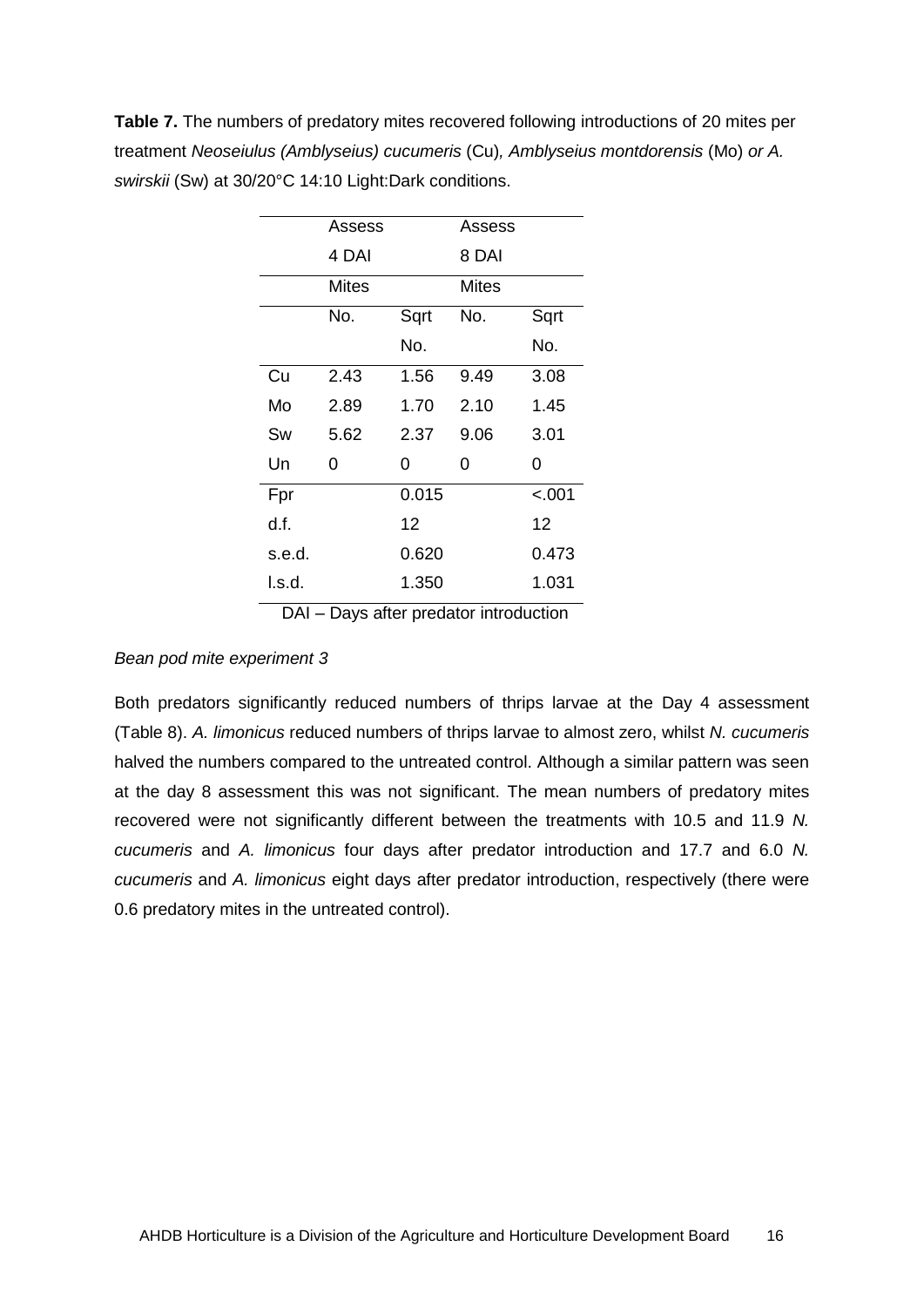**Tables 8a & b.** The effect of introductions of twenty predatory mites of either *Neoseiulus (Amblyseius) cucumeris* (Cu) and *Amblydromalus limonicus* (Li) on developing populations of WFT at 30/20°C 14:10 Light:Dark conditions (following introduction of 20 WFT females which were removed prior to predator introduction) compared to the untreated control (Un) at four and eight days after predator introduction (DAI).

| 8a)    | Assess 4 |             |       |             |         |             |
|--------|----------|-------------|-------|-------------|---------|-------------|
|        | DAI      |             |       |             |         |             |
|        | L1       |             | L2    |             | Prepupa |             |
|        | No.      | <b>SQRT</b> | No.   | <b>SQRT</b> | No.     | <b>SQRT</b> |
|        |          | No.         |       | No.         |         | No.         |
| Cu     | 6.30     | 2.51        | 20.52 | $4.53*$     | 0.00    | $\pmb{0}$   |
| Li     | 0.25     | $0.50*$     | 1.30  | $1.14*$     | 0.36    | 0.6         |
| Un     | 11.56    | 3.40        | 51.98 | 7.21        | 0.06    | 0.25        |
| Fpr    |          | $-.001$     |       | < .001      |         | 0.286       |
| d.f.   |          | 9           |       | 9           |         | 9           |
| s.e.d. |          | 0.508       |       | 1.053       |         | 0.357       |
| l.s.d. |          | 1.150       |       | 2.383       |         | 0.807       |
|        |          |             |       |             |         |             |

**8b)** Assess 8 DAI

|        | L1   |             | L2    |             | Prepupa |             | Pupa |             |
|--------|------|-------------|-------|-------------|---------|-------------|------|-------------|
|        | No.  | <b>SQRT</b> | No.   | <b>SQRT</b> | No.     | <b>SQRT</b> | No.  | <b>SQRT</b> |
|        |      | No.         |       | No.         |         | No.         |      | No.         |
| Cu     | 0.72 | 0.85        | 6.76  | 2.60        | 2.62    | 1.62        | 0.62 | 0.79        |
| Li     | 0.06 | 0.25        | 2.40  | 1.55        | 0.06    | 0.25        | 0.36 | 0.60        |
| Un     | 0.06 | 0.25        | 12.67 | 3.56        | 0.12    | 0.35        | 0.36 | 0.60        |
| Fpr    |      | 0.238       | 6.76  | 0.482       |         | 0.012       |      | 0.931       |
| d.f.   |      | 9           |       | 9           |         | 9           |      | 9           |
| s.e.d. |      | 0.379       |       | 1.592       |         | 0.395       |      | 0.558       |
| l.s.d. |      | 0.857       |       | 3.602       |         | 0.893       |      | 1.263       |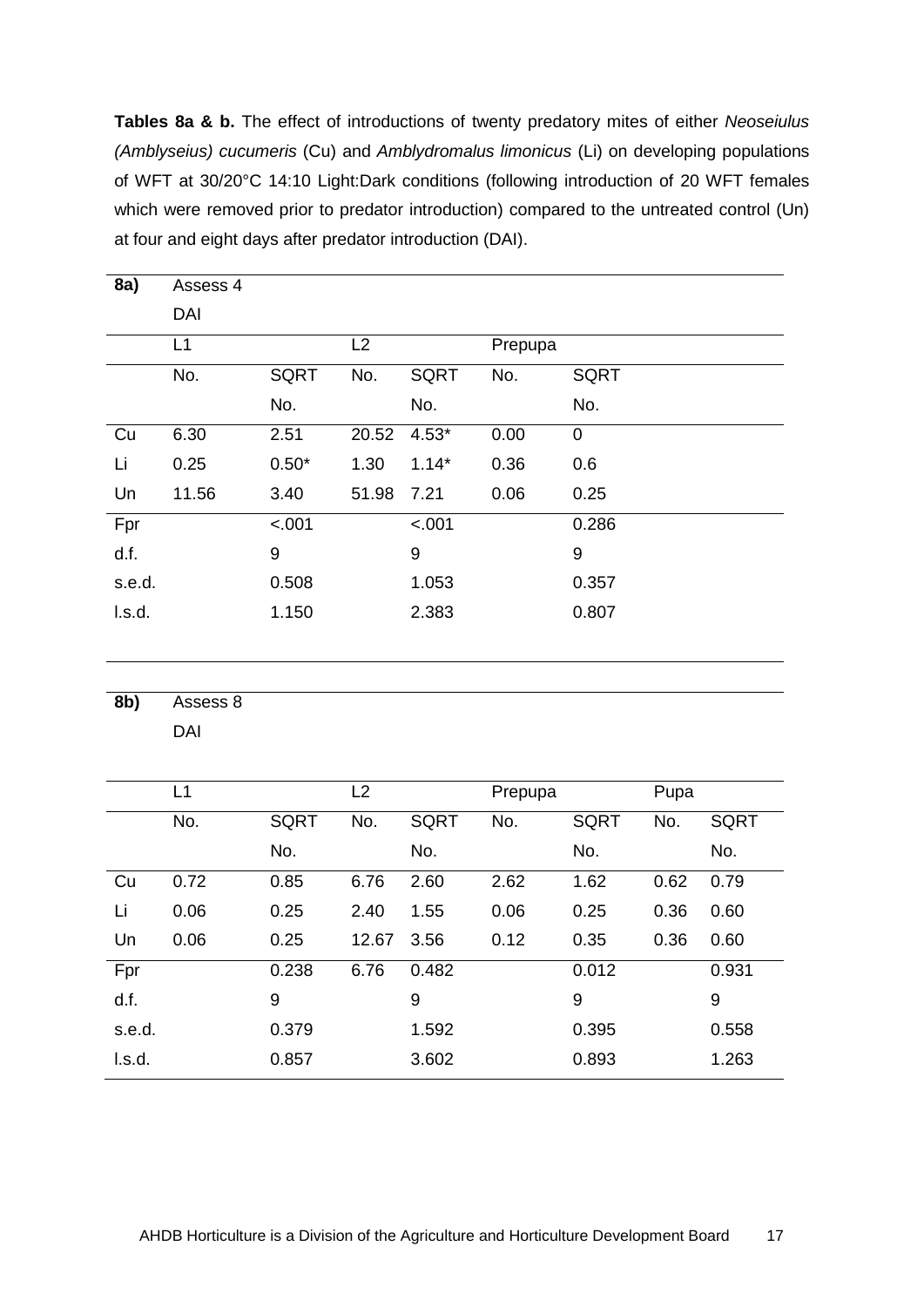#### *Bean pod mite experiment 4*

At 20/10°C day/night temperature, introductions of 20 predatory mites of *N. cucumeris, A. montdorensis* or *A. swirskii* significantly reduced numbers of WFT larvae and pre-pupae (Table 9). Although numbers of *A. montdorensis* were significantly lower than the other mites at the first assessment, this was not observed for subsequent assessments (Table 10). The total mite numbers may have been greater than the initial introduction numbers as nymphs were also counted.

**Table 9.** The effect of introductions of 20 predatory mites of *Neoseiulus (Amblyseius) cucumeris* (Cu)*, Amblyseius montdorensis* (Mo) or *A. swirskii* (Sw) on developing populations of WFT at 20/10°C 14:10 Light:Dark conditions (following introduction of 20 WFT females which were removed prior to predator introduction) compared to the untreated control (Un).

|        | Assess 4 DAI |         |                | Assess 8 DAI |     |       |                | Assess 11 DAI |      |         |     |           |
|--------|--------------|---------|----------------|--------------|-----|-------|----------------|---------------|------|---------|-----|-----------|
|        | L1           |         | L <sub>2</sub> |              | L1  |       | L <sub>2</sub> |               | L2   |         |     | Pre-pupae |
|        | No.          | Sqrt    | No.            | Sqrt         | No. | Sqrt  | No.            | Sqrt          | No.  | Sqrt    | No. | Sqrt      |
|        |              | No.     |                | No.          |     | No.   |                | No.           |      | No.     |     | No.       |
| Cu     | 10.8         | $3.29*$ | 7.3            | $2.71*$      | 0.0 | 0.00  | 1.1            | $1.05*$       | 1.0  | $0.68*$ | 0.0 | $0.00*$   |
| Mo     | 6.9          | $2.63*$ | 2.3            | $1.51*$      | 0.0 | 0.00  | 4.0            | $2.00*$       | 1.8  | $1.29*$ | 0.3 | $0.25*$   |
| Sw     | 1.0          | $1.00*$ | 0.1            | $0.25*$      | 0.0 | 0.00  | 0.1            | $0.25*$       | 0.5  | $0.35*$ | 0.0 | $0.00*$   |
| Un     | 21.3         | 4.61    | 42.6           | 6.53         | 0.1 | 0.25  | 37.5           | 6.12          | 26.0 | 4.77    | 4.8 | 1.74      |
| Fpr    |              | < .001  |                | < .001       |     | 0.426 |                | < .001        |      | $-.001$ |     | 0.026     |
| d.f.   |              | 12      |                | 12           |     | 12    |                | 12            |      | 12      |     | 12        |
| s.e.d. |              | 0.500   |                | 0.663        |     | 0.177 |                | 0.754         |      | 0.845   |     | 0.564     |
| l.s.d. |              | 1.090   |                | 1.445        |     | 0.385 |                | 1.644         |      | 1.840   |     | 1.229     |

DAI – Days after predator introduction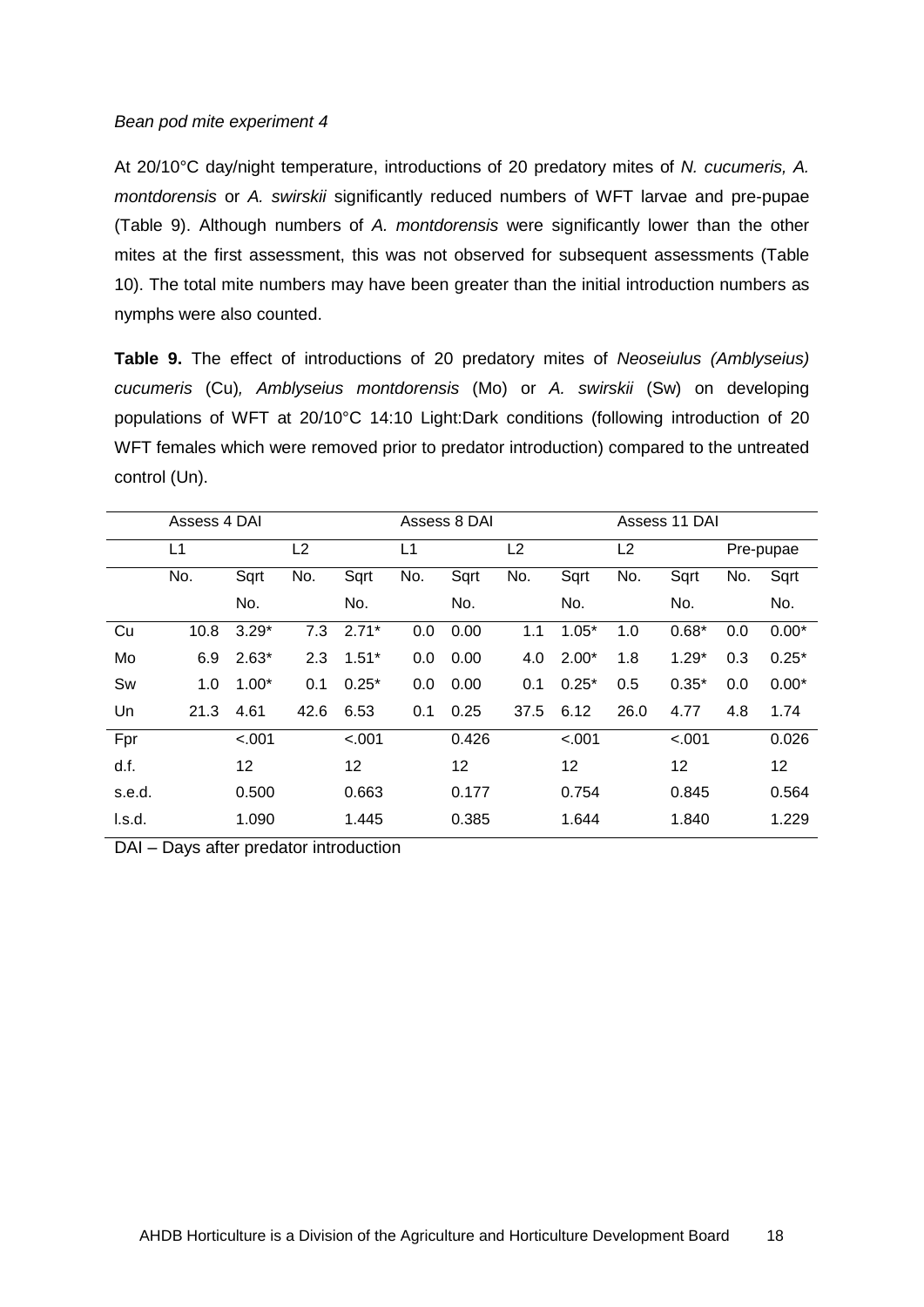**Table 10.** The total numbers of predatory mites recovered following introductions of 20 mites per treatment of *Neoseiulus (Amblyseius) cucumeris* (Cu), *Amblyseius montdorensis* (Mo) or *A. swirskii* (Sw) at 20/10°C, 14:10 Light:Dark conditions.

|        | Assess |                    | Assess |                   | Assess        |                   |
|--------|--------|--------------------|--------|-------------------|---------------|-------------------|
|        | 4 DAI  |                    | 8 DAI  |                   | <b>11 DAI</b> |                   |
|        | No.    | Sqrt               | No.    | Sqrt              | No.           | Sqrt              |
|        |        | No.                |        | No.               |               | No.               |
| Cu     | 15.3   | 3.91a              | 7.1    | 2.67 <sup>a</sup> | 26.2          | 4.80 <sup>a</sup> |
| Mo     | 8.9    | 2.98 <sup>ab</sup> | 8.9    | 2.99 <sup>a</sup> | 12.8          | 3.53 <sup>a</sup> |
| Sw     | 15.6   | 3.95 <sup>a</sup>  | 15.1   | 3.88 <sup>a</sup> | 12.2          | 3.34 <sup>a</sup> |
| Un     | 0.0    | 0.00               | 0.0    | 0.00              | 0.0           | 0.00              |
| Fpr    |        | $-.001$            |        | < .001            |               | < .001            |
| d.f.   |        | 12                 |        | 12                |               | 12                |
| s.e.d. |        | 0.351              |        | 0.798             |               | 0.881             |
| l.s.d. |        | 0.765              |        | 1.740             |               | 1.919             |

DAI – Days after predator introduction

#### *Bean pod mite experiment 5*

The addition of any species of predatory mites had an effect on the numbers of WFT. There may be an interaction between the mite species which should be further explored. The numbers of mites recovered in each treatment was similar.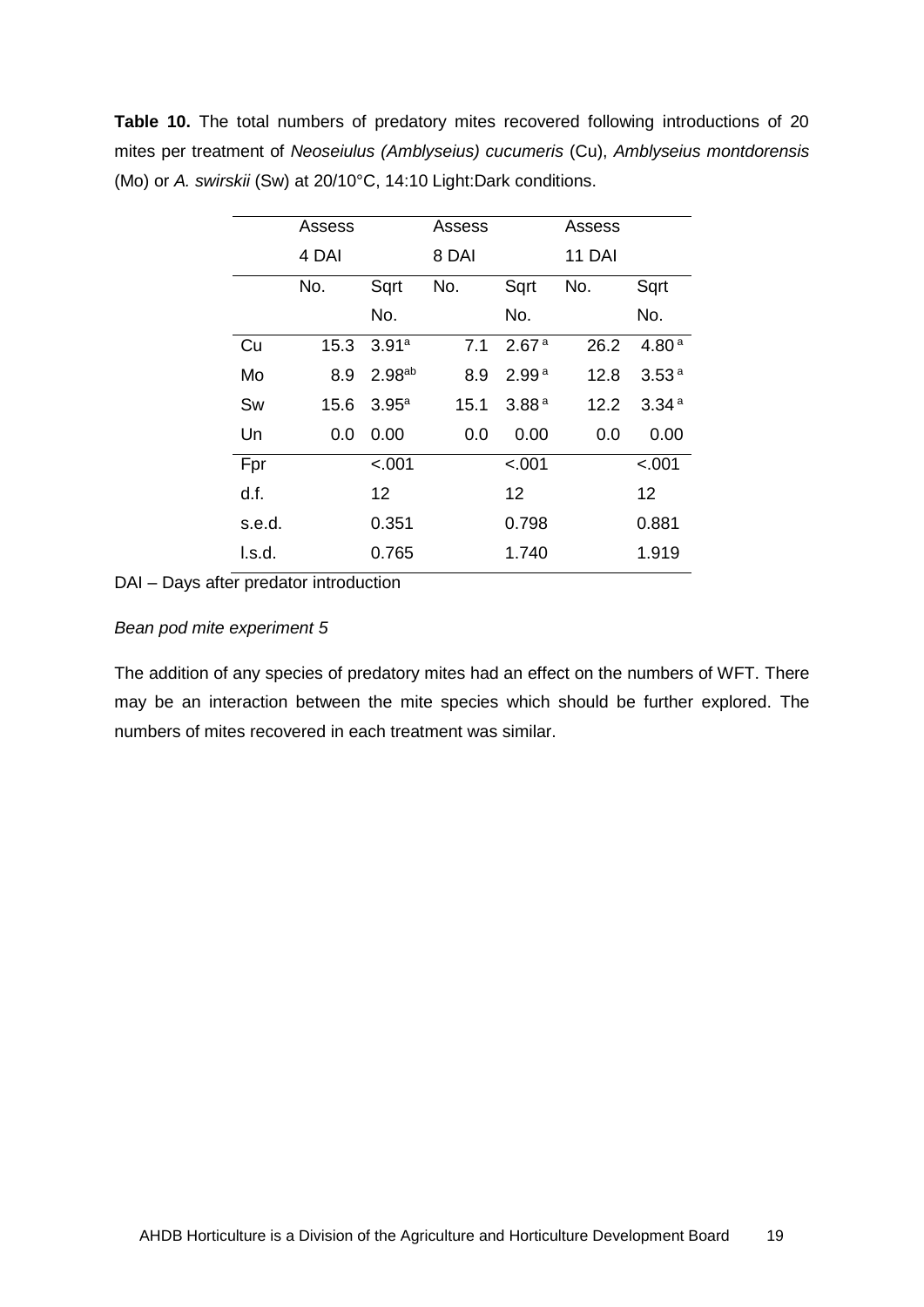**Table 11.** The effect of introductions of twenty predatory mites of *Neoseiulus (Amblyseius) cucumeris* (Cu)*, Amblyseius californicus* (Cal) or *Neoseiulus* (*Amblyseius*) cucumeris plus *Amblyseius californicus* (Cu + Cal, ten of each species) on developing populations of WFT (following introduction of 20 WFT females which were removed prior to predator introduction) compared to the untreated control (Un).

|        | Assess 4 DAI |             |     | Assess 8 DAI |     | Assess 11 DAI |     |         |           |         |       |         |
|--------|--------------|-------------|-----|--------------|-----|---------------|-----|---------|-----------|---------|-------|---------|
|        | L1           |             | L2  |              | L2  |               | L2  |         | Pre-pupae |         | Pupae |         |
|        | No.          | Sqrt        | No. | Sqrt         | No. | Sqrt          | No. | Sqrt    | No.       | Sqrt    | No.   | Sqrt    |
|        |              | No.         |     | No.          |     | No.           |     | No.     |           | No.     |       | No.     |
| Cu     |              | $1.68*ab$   |     | $2.96*$      |     | $1.23*$       |     | $1.24*$ |           | $0.40*$ |       | $0.00*$ |
| Cal    |              | $3.23^{*}a$ |     | $4.46*$      |     | $3.14*$       |     | $2.12*$ |           | $0.71*$ |       | $0.74*$ |
| $Cu +$ |              | $3.22^{*}a$ |     | 4.78*        |     | $2.07*$       |     | $0.80*$ |           | $0.17*$ |       | $0.17*$ |
| Cal    |              |             |     |              |     |               |     |         |           |         |       |         |
| Un     |              | 5.67        |     | 7.99         |     | 5.73          |     | 3.28    |           | 2.09    |       | 1.57    |
| Fpr    |              | $-.001$     |     | 0.001        |     | $-.001$       |     | 0.013   |           | 0.001   |       | 0.003   |
| d.f.   |              | 16          |     | 16           |     | 16            |     | 16      |           | 16      |       | 16      |
| s.e.d. |              | 0.608       |     | 1.012        |     | 0.761         |     | 0.692   |           | 0.410   |       | 0.373   |
| I.s.d. |              | 1.290       |     | 2.146        |     | 1.614         |     | 1.467   |           | 0.870   |       | 0.790   |

DAI – Days after predator introduction

Units at either 30/20°C or 20/10°C 14:10 Light:Dark conditions, was data combined across temperature.

## *Bean pod mite experiment 6*

At 20/10°C neither of the treatments were significantly effective at reducing the numbers of WFT larvae, however the mean numbers were lower in the *N. cucumeris* treatment (44 L2 per unit at 11 DAI) compared to the *A. barkeri* treated and the control (99 and 90 L2 respectively).

Similar mean numbers of *N. cucumeris* and *A. barkeri* mites were recovered. As expected the populations of WFT developed more quickly at the higher temperature.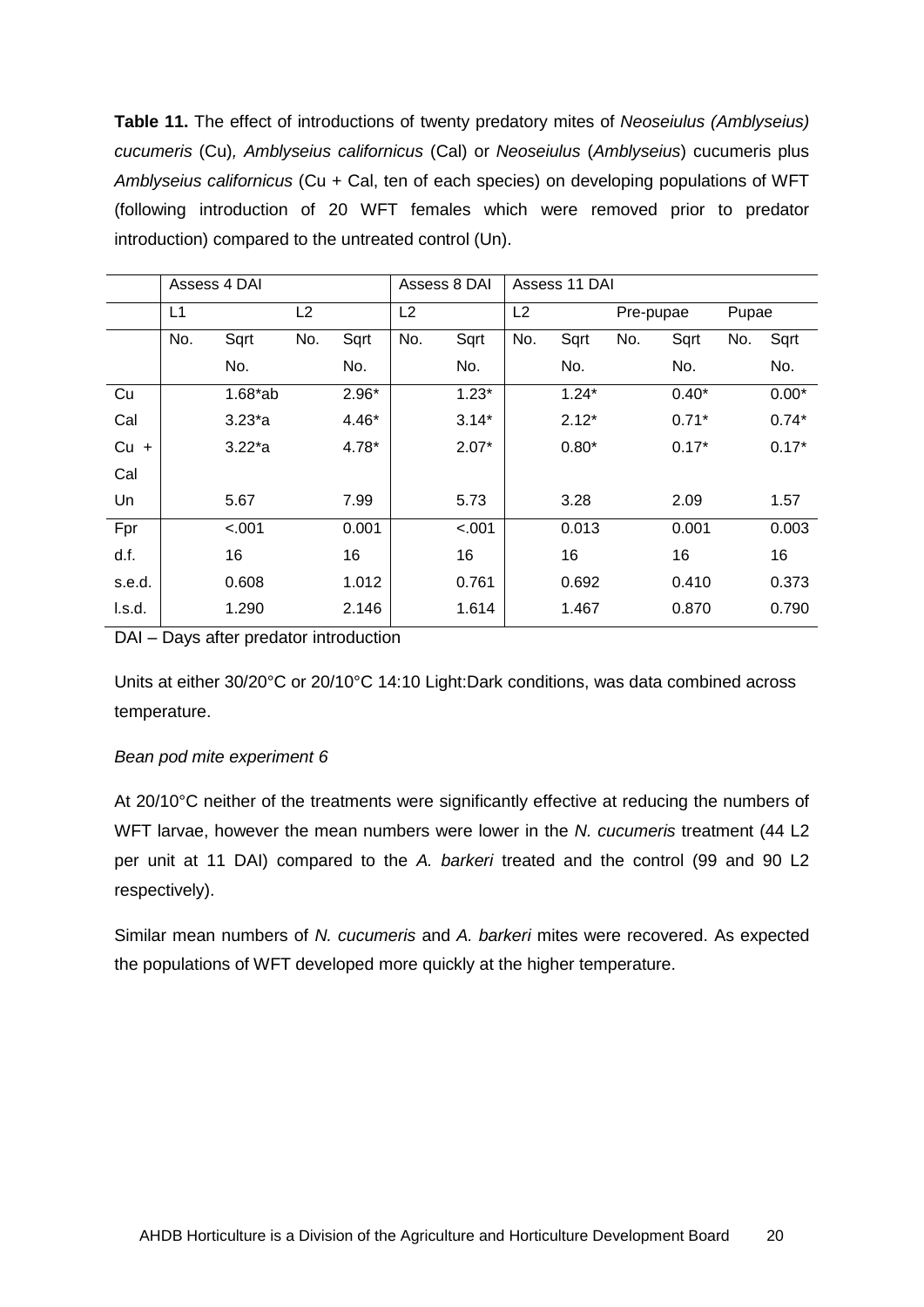**Table 12.** The effect of introductions of twenty predatory mites of *Neoseiulus (Amblyseius) cucumeris* (Cu) or *Amblyseius barkeri* (Bar) on developing populations of WFT (following introduction of 20 WFT females which were removed prior to predator introduction) compared to the untreated control (Un) 30/20°C, 14:10 Light:Dark conditions.

|        | Assess 4 DAI |        |     | Assess 8 DAI |                |         |     | Assess 11 DAI |      |         |     |           |       |         |
|--------|--------------|--------|-----|--------------|----------------|---------|-----|---------------|------|---------|-----|-----------|-------|---------|
|        | L1           |        | L2  |              | L <sub>2</sub> |         |     | Pre-pupae     | L2   |         |     | Pre-pupae | Pupae |         |
|        | No.          | Sqrt   | No. | Sqrt         | No.            | Sqrt    | No. | Sqrt          | No.  | Sqrt    | No. | Sqrt      | No.   | Sqrt    |
|        |              | No.    |     | No.          |                | No.     |     | No.           |      | No      |     | <b>No</b> |       | No.     |
| Cu     | 5.8          | $1.5*$ | 19  | $3.4*$       | 4.5            | $1.28*$ | 0.3 | $0.25*$       | 1.2  | $0.56*$ | 1.3 | $0.67*$   | 1.0   | 0.50    |
| Bar    | 7.0          | $2.2*$ | 48  | 6.0          | 3.0            | $1.49*$ | 0.0 | $0.00*$       | 0.2  | $0.25*$ | 0.0 | $0.00*$   | 0.0   | $0.00*$ |
| Un     | 25.8         | 5.0    | 110 | 10.4         | 29.0           | 5.30    | 3.8 | 1.90          | 10.5 | 3.08    | 4.8 | 2.05      | 3.5   | 1.71    |
| Fpr    |              | 0.031  |     | 0.034        |                | 0.005   |     | $-.001$       |      | 0.005   |     | 0.016     |       | 0.032   |
| d.f.   |              | 9      |     | 9            |                | 9       |     | 9             |      | 9       |     | 8         |       | 9       |
| s.e.d. |              | 1.154  |     | 2.205        |                | 1.010   |     | 0.262         |      | 0.690   |     | 0.552     |       | 0.545   |
| l.s.d. |              | 2.611  |     | 4.988        |                | 2.286   |     | 0.594         |      | 1.561   |     | 1.273     |       | 1.232   |

DAI – Days after predator introduction

#### *Anthocoridae predator experiment*

All treatments of *Orius laevigatus, Orius majusculus, Anthocoris nemoralis* were effective compared to the untreated control. Although the treatments were not significantly different from each other, *Anthocoris nemoralis* consumed fewer WFT than the *Orius* spp. in this short experiment.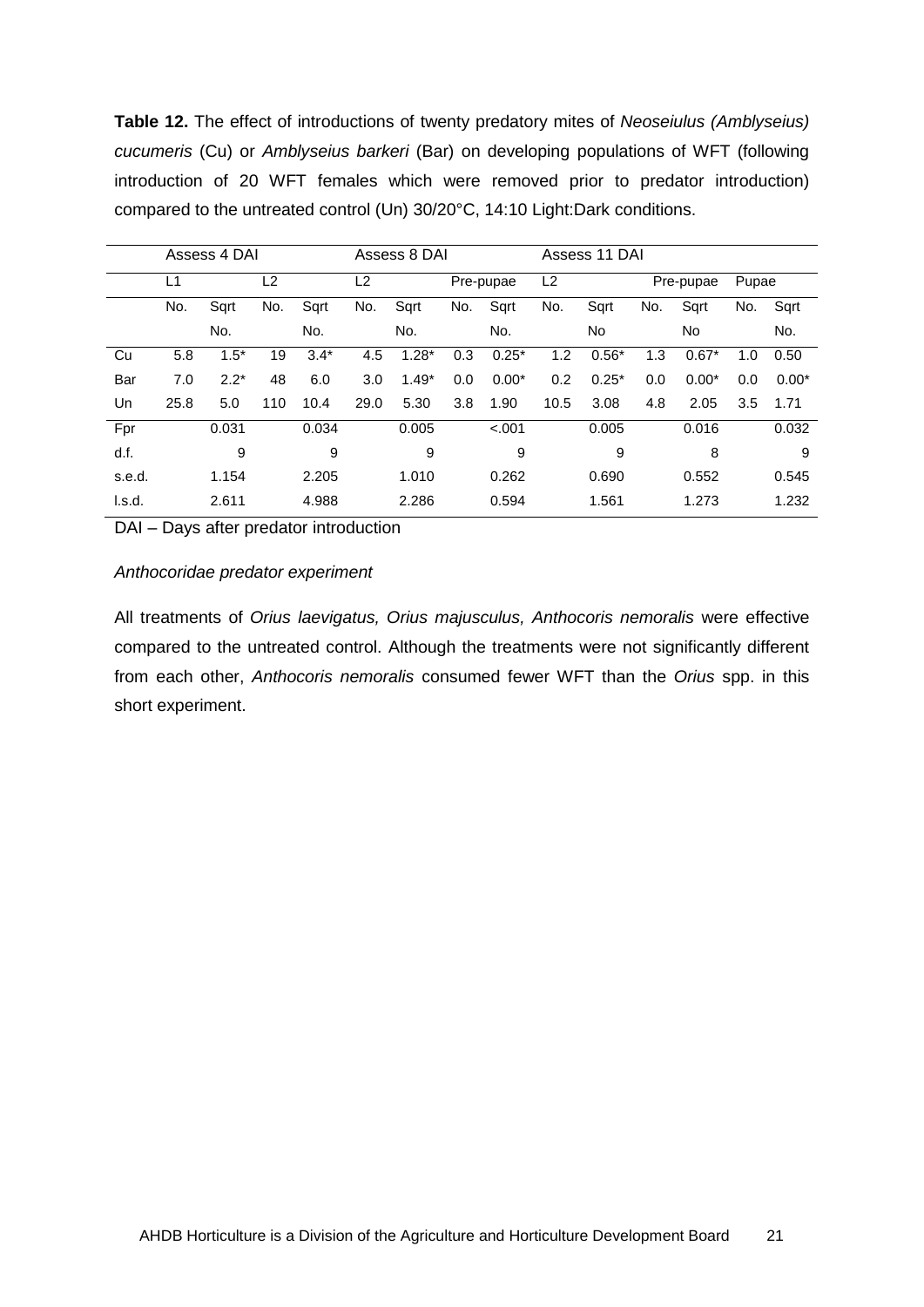**Table 13.** The total numbers of first and second instar WFT larvae (L1, L2) found following introductions of a female *Orius laevigatus* (Ol), *Orius majusculus* (Om) or *Anthocoris nemoralis* (An) after 24 hrs at 26/20°C day/night temperature, with three first instar WFT larvae (L1) and two second instar WFT larvae (L2).

|        | L1            |       | L2  |       |
|--------|---------------|-------|-----|-------|
|        | No.           | Sqrt  | No. | Sqrt  |
|        |               | No.   |     | No.   |
| Οl     | 0.0           | 0.00  | 0.2 | 0.20  |
| Om     | $0.2^{\circ}$ | 0.20  | 0.2 | 0.20  |
| An     | $0.2^{\circ}$ | 0.20  | 1.0 | 0.77  |
| Un     | 1.8           | 1.18  | 22  | 1.45  |
| Fpr    |               | 0.006 |     | 0.004 |
| d.f.   |               | 16    |     | 16    |
| s.e.d. |               | 0.304 |     | 0.323 |
| l.s.d. |               | 0.644 |     | 0.685 |
|        |               |       |     |       |

#### **Objective 2: Control of pupal stages of WFT in the substrate**

#### *Substrate mite experiment 1*

At 30/20°C day/night temperature both *Hypoaspis miles* and *Macrocheles robustulus* significantly reduced the numbers of resultant WFT adults by 13 days after predator introduction (Table 14). *Macrocheles robustulus* was also more effective at control than *Hypoaspis miles* at this temperature, even though similar numbers of mites were recovered.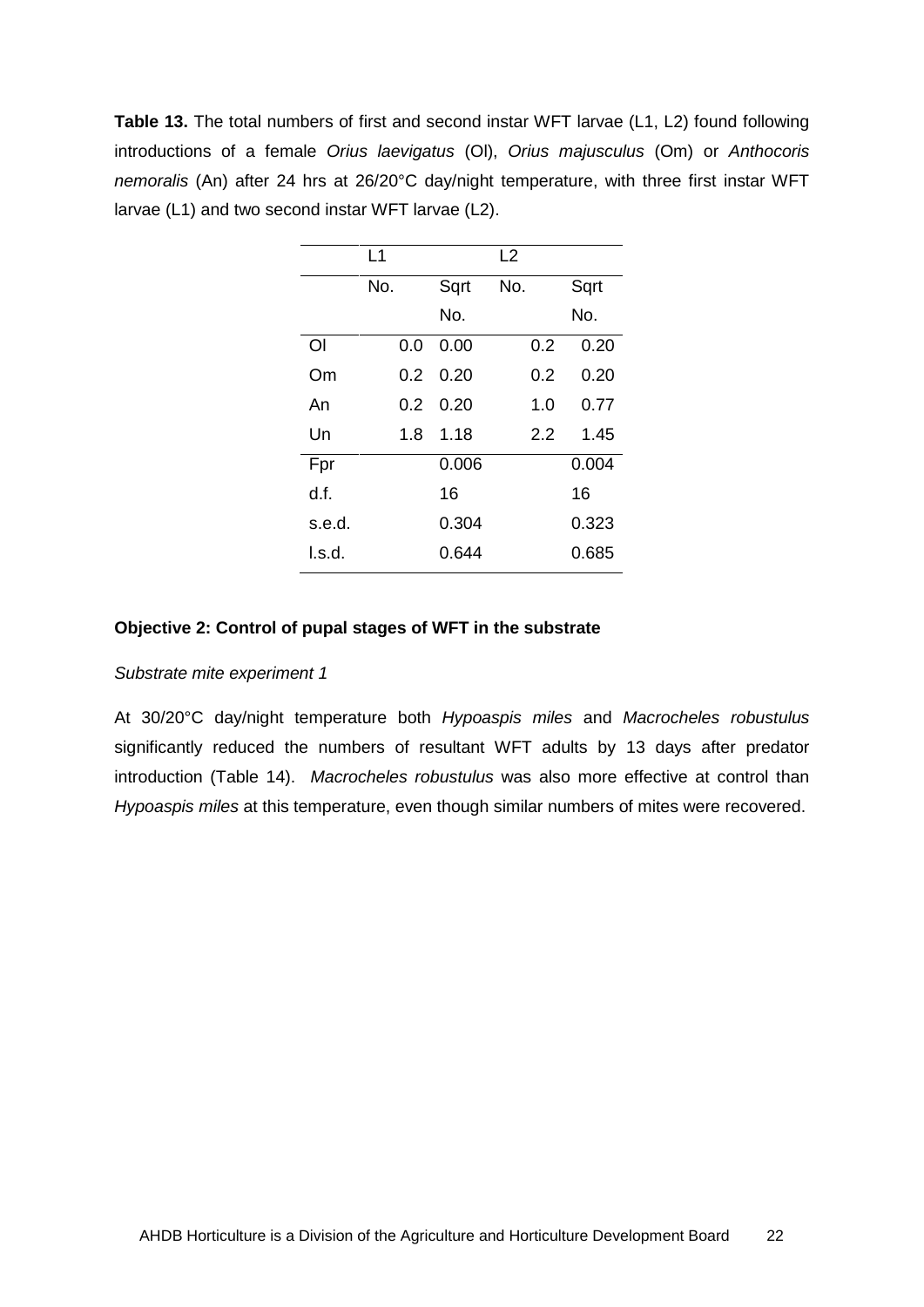**Table 14.** The effect of introductions of 20 predatory mites of either *Hypoaspis miles* or *Machrocheles robustulus* on populations of WFT at 30/20°C 14:8 Light:Dark conditions (following introduction of 50 WFT larvae which moved into the substrate to pupate) compared to the untreated control.

| Assess 13 DAI          |      | <b>Total Adults</b> |     | Mites 4 Mar |  |
|------------------------|------|---------------------|-----|-------------|--|
|                        | No.  | SQRT                | No. | SQRT        |  |
|                        |      | No.                 |     | No.         |  |
| Hypoaspis miles        | 11.0 | $3.23^{*a}$         | 7.6 | $2.67*$     |  |
| Macrocheles robustulus | 2.8  | $1.64^{*ab}$        | 5.0 | $2.16*$     |  |
| Untreated              | 23.4 | 4.83                | 0   | 0           |  |
| Fpr                    |      | $-.001$             |     | $-.001$     |  |
| d.f.                   |      | 12                  |     | 12          |  |
| s.e.d.                 |      | 0.346               |     | 0.367       |  |
| l.s.d.                 |      | 0.753               |     | 0.799       |  |

DAI – Days after predator introduction

## *Substrate mite experiment 2*

At 20/10°C day/night temperature both *Hypoaspis miles* and *Macrocheles robustulus* significantly reduced the numbers of resultant WFT adults by half by the fourth assessment, 14 days after predator introduction (Table 15). At this date there were a mean of two *Hypoaspis miles* and 2.75 *Macrocheles robustulus* per unit, a decrease from the second assessment on 5 March when there were 10.75 *Hypoaspis miles* and 6.8 *Macrocheles robustulus* per unit.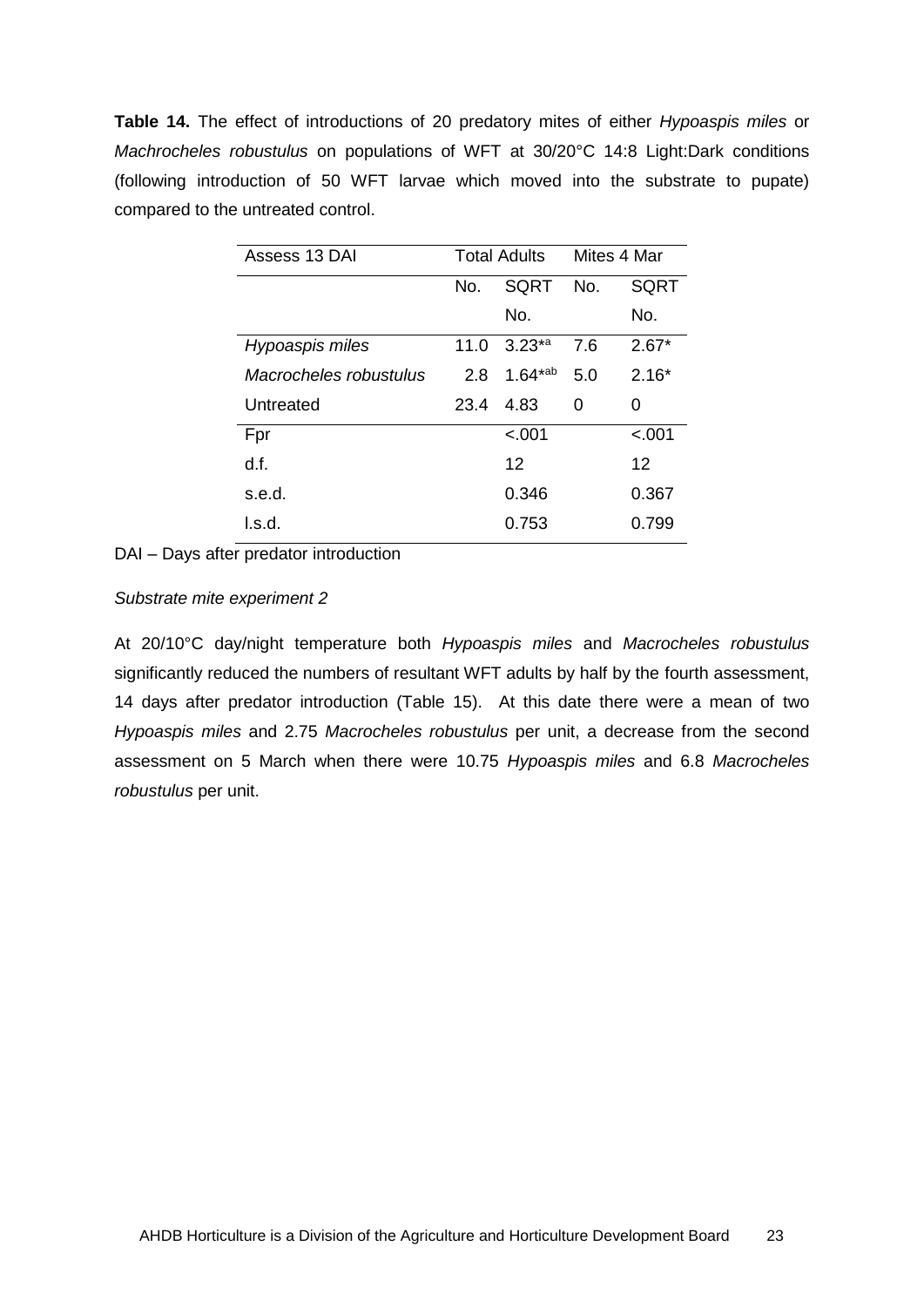**Table 15.** The effect of introductions of twenty predatory mites of either *Hypoaspis miles* or *Machrocheles robustulus* on populations of WFT at 20/10°C 14:8 Light:Dark conditions (following introduction of 50 WFT larvae which moved into the substrate to pupate) compared to the untreated control.

| Assess 14 DAI          | <b>Total Adults</b> |             |  |  |
|------------------------|---------------------|-------------|--|--|
|                        | No.                 | <b>SQRT</b> |  |  |
|                        |                     | No.         |  |  |
| Hypoaspis miles        | $13.8*$             | 3.66        |  |  |
| Macrocheles robustulus | 10.0 <sup>*</sup>   | 3.14        |  |  |
| Untreated              | 23.2                | 4.78        |  |  |
| Fpr                    | 0.029               | 0.031       |  |  |
| d f.                   | 6                   | 6           |  |  |
| s.e.d.                 | 3.73                | 0.463       |  |  |
| l.s.d.                 | 9.12                | 1.133       |  |  |

DAI – Days after predator introduction

*Substrate,* Atheta coriaria *experiment 1*

There was no significant effect of addition of *A. coriaria* on total number of WFT adults by the final assessment on 16 Mar with a mean of 14.2 *A. coriaria* per unit compared to 17.5 in the control. Unfortunately there was a mean of 1.2 *A. coriaria* caught on the yellow sticky traps per unit which may have affected the experiment, therefore for the second *A. coriaria* experiment the sticky traps were removed.

## *Substrate,* Atheta coriaria *experiment 2*

There was no significant effect of *A. coriaria* on the total numbers of WFT over both temperatures with a mean of 9.6 WFT per unit with the *A. coriaria* and 14.5 WFT per unit in the untreated control. There was a significant effect of temperature, with more WFT in the lower temperature units, 15.9 adults in the 20/10°C day/night temperature units compared to 8.2 adults in the 30/20°C day/night temperature units.

Interestingly a new generation of WFT was seen, with L1 and L2 larvae, in all of the 30/20°C day/night temperature control units, however in only one of the 30/20°C day/night temperature *A. coriaria* units.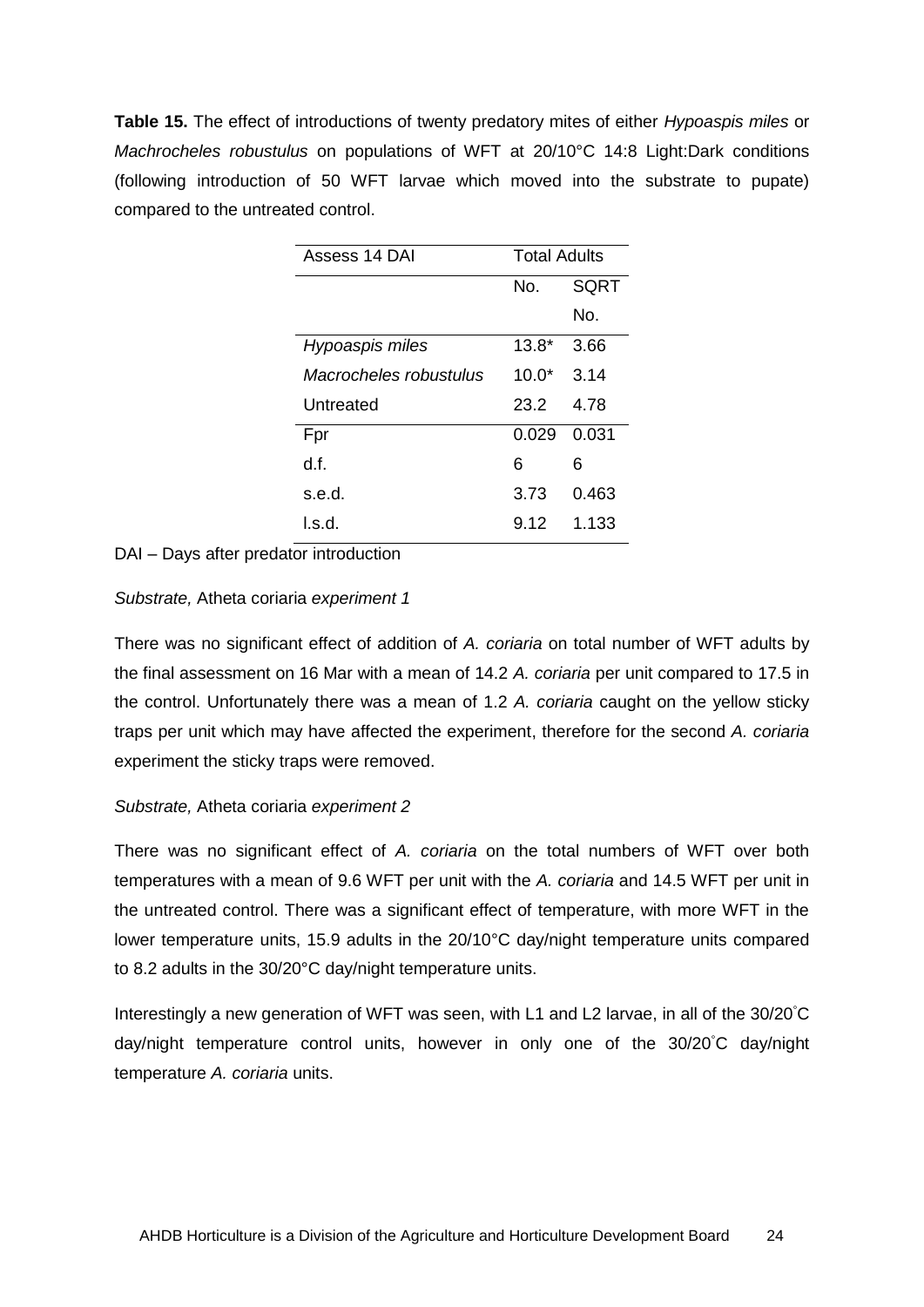#### **Objective 3: Identifying new predators of WFT**

Strawberry crops at five sites, three with and two without WFT, were assessed to identify naturally occurring predators both within the crops and in the surrounding vegetation. All insects (1,300 in total) were identified to order and in some cases to species level. Thrips predators were identified belonging to the Anthocoridae family (Hemiptera). *Orius* sp. and *Anthocoris* sp. (*Anthocoris nemorum* was identified) were found. Both genres are confirmed predators of thrips. Other mirid, lygaeid and nabid species were also found. Additional species identified as potential and beneficial include *Chrysoperla carnea* and coccinelids including *Micrapsis 16-punctata, Propylea 14-punctata, Adonia variegate, Coccinella 7 punctata* and *Subcoccinella 24-punctata*. No parasitoids were found and no new predators were identified that could be easily reared commercially. Therefore for the purposes of this objective the possibility of using *Chrysoperla carnea* and coccinelids could be explored in Year 2, although where aphid numbers are high, thrips may not be the preferred food source.

#### **Discussion**

It was clear that some of the predatory mites, such as *A. swirskii*, *A. montdorensis* and *A. limonicus,* which are available for use in a glasshouse situation are effective bio-control agents at the warmer temperatures. However, as these are non-native species they are not licensed for use in polytunnels or un-covered crops. *N. cucumeris* was still an effective predator, as effective as / more effective than *A. barkeri* (which is not currently marketed in the UK, but is licensed for use in polytunnels). The relationship between *N. cucumeris* and *A. californicus* and the question of intraspecific competition could be further explored. However, even when both mites were in combination, there was still a reduction in the number of thrips compared to the control. *A. californicus* is a non-native species and therefore is not licensed for release.

Within the Anthocoridae, *Orius* spp. seemed to be more effective than *Anthocoris nemoralis* (although not significantly), and *Orius* predators are known to establish well in warmer conditions.

The predatory mites *H. miles* and *M. robustulus* were also effective in the substrate. This supports the recent report by Sampson (2014), who found that many growers who had achieved good control of WFT made one release of *H*. *miles* (*S. scimitus*), between March and May, in addition to other bio-control agents.

The possibility of using other predators such as coccinelids and lacewings that may also predate other pests will be explored, as will other control agents in the substrate.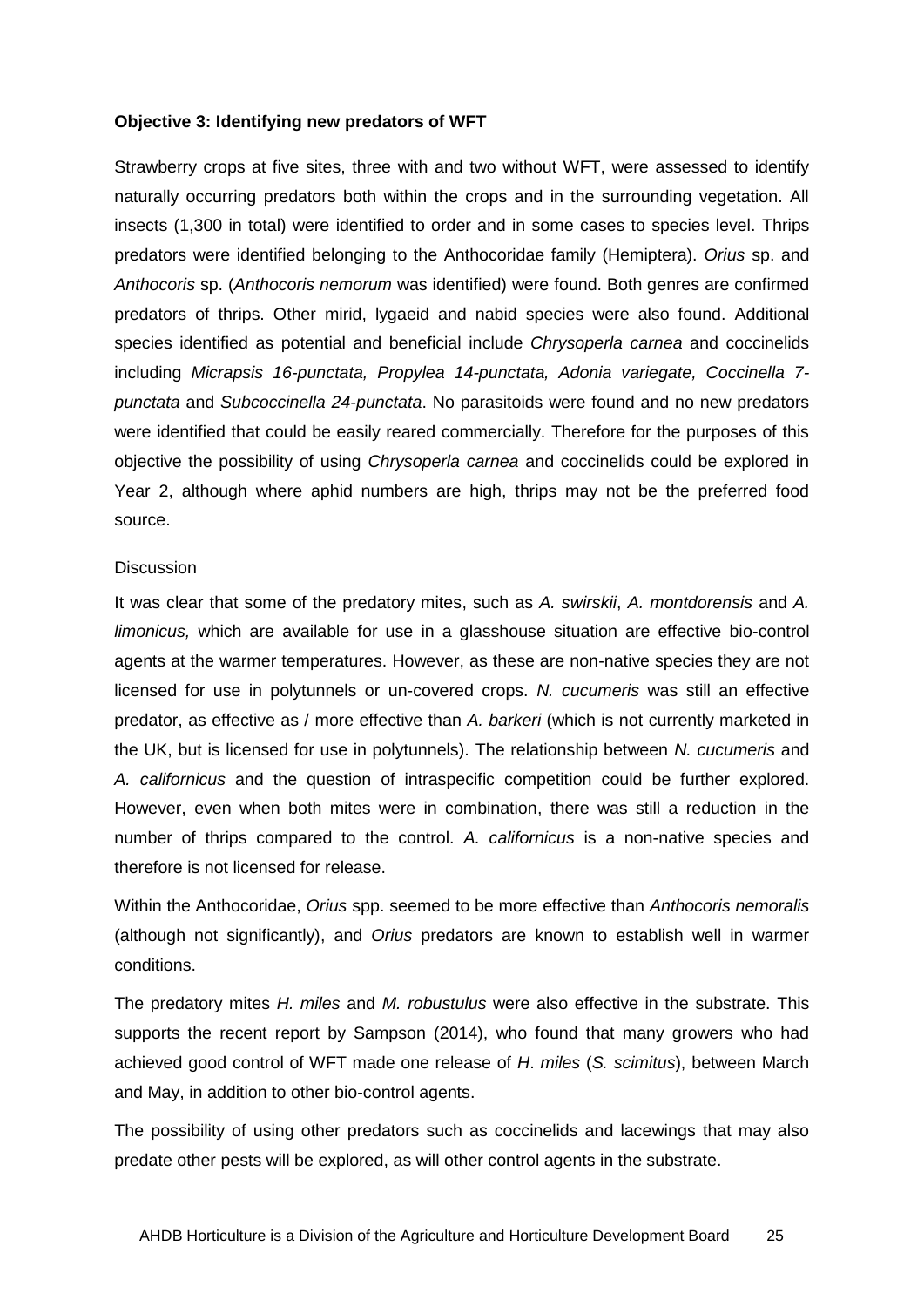#### <span id="page-29-0"></span>**Conclusions**

*N. cucumeris* remains the most practicable predatory mite species for use in polytunnels, whether due to licensing restrictions or due to the cost and ease of obtaining the predator from commercial suppliers in the UK. Given the number of product release options, such as slow release sachets and sprinkler tubes, this is an easy to use, cost effective predator. It should be borne in mind that these experiments offered an ideal scenario for the predators, being introduced ahead of egg hatch or at the early first instar WFT larval stage; *N. cucumeris* must be introduced ahead of populations increasing. In combination with *Orius*  spp. this still remains a good option for control of WFT in flowers.

The reduction of WFT numbers following the introduction of the predatory mites *Hypoaspis miles* (also known as *Stratiolaelaps scimitus*) or *Machrocheles robustulus* adds additional evidence to support the use of soil mites in a control programme, and this will be further explored.

In 2015 the use of soil treatments including the predatory mites, entomopathogenic fungi and nematodes will be compared for the control of WFT on plants in small growbags in cages in a polytunnel. Controlled environment experiments in small units will compare the treatments in combination with *N. cucumeris*.

## **Acknowledgements**

Thanks are due to the growers who allowed us to use their sites for predator collections. Thanks also go to Eduardo Jimenez Lopez and Zeus Mateos Fierro for their assistance with the experiments.

<span id="page-29-2"></span><span id="page-29-1"></span>Knowledge and Technology Transfer 26/11/2014 – HDC/EMRA Soft fruit day - presentation 09/09/2014 – Overview of WFT research to German growers visiting EMR 23/07/2014 - Fruit Focus – manning of HDC stand on WFT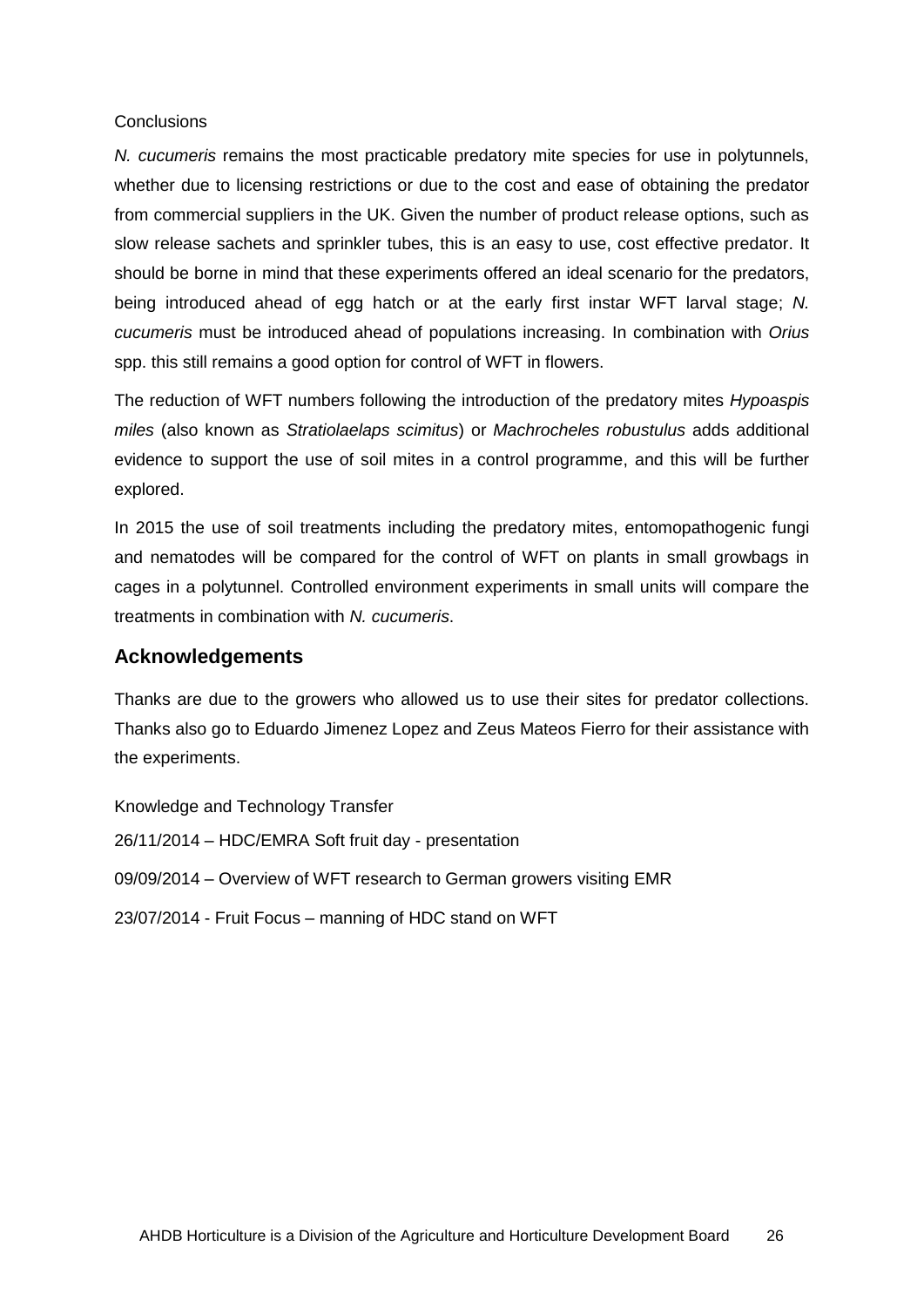#### **Glossary**

WFT – Western flower thrips

L1 – First larval instar of western flower thrips

L2 – Second larval instar of western flower thrips

Pre-pupa – western flower thrips have two pupal stages the pre-pupa and pupa

DAI – days after predator introduction

#### <span id="page-30-0"></span>References

Arthurs S.P., Aristizábal L.F., Avery P.B. (2013). Evaluation of entomopathogenic fungi against chilli thrips, Scirtothrips dorsalis. Journal of Insect Science 13:31. Available online: http://www.insectscience.org/13.31

Bennison, J. (2006). Protected bedding and pot plants: evaluation of WFT control by *Atheta coriaria* using an on-nursery rearing system. Final report for HDC project PC 261.

Bennison, J. (2007, 2008 & 2009). Protected herbs, ornamentals and celery: development of an on-nursery rearing system for *Atheta coriaria* for reduced cost control of sciarid and shore flies. Annual and final reports for HDC project PC 239 and 239a.

Bennison, J. & Fitzgerald, J.D. (2007, 2008 and 2009). Tunnel-grown everbearer strawberry: biology and integrated control of western flower thrips. Annual and final reports to HDC on Project SF 80.

Bennison, J., Maulden, K. & Maher, H. (2002). Choice of predatory mites for biological control of ground-dwelling stages of western flower thrips within a 'push-pull' strategy on pot chrysanthemum. IOBC/WPRS Bulletin 25(1), 9-12.

Bennison, J., Chandler D., Wadhams, L & Kirk, W. (2006). Exploiting knowledge of western flower thrips behaviour to improve efficacy of biological control measures. Final report to Defra on project HH3102.

Bosco, L., Baudino, M. & Tavella, L. (2009). Management of thrips (Thysanoptera: Thripidae) on strawberries in north-west Italy: biological control and damage evaluation. IOBC/wprs Bulletin 49, 177-182.

Coll, M., Shaya, S., Shouster, I., Nenner, Y. & Steinberg, S. (2007). Decision-making tools for *Frankliniella occidentalis* management in strawberry: consideration of target markets. *Entomologia Experimentalis et Applicata* 122, 59-67.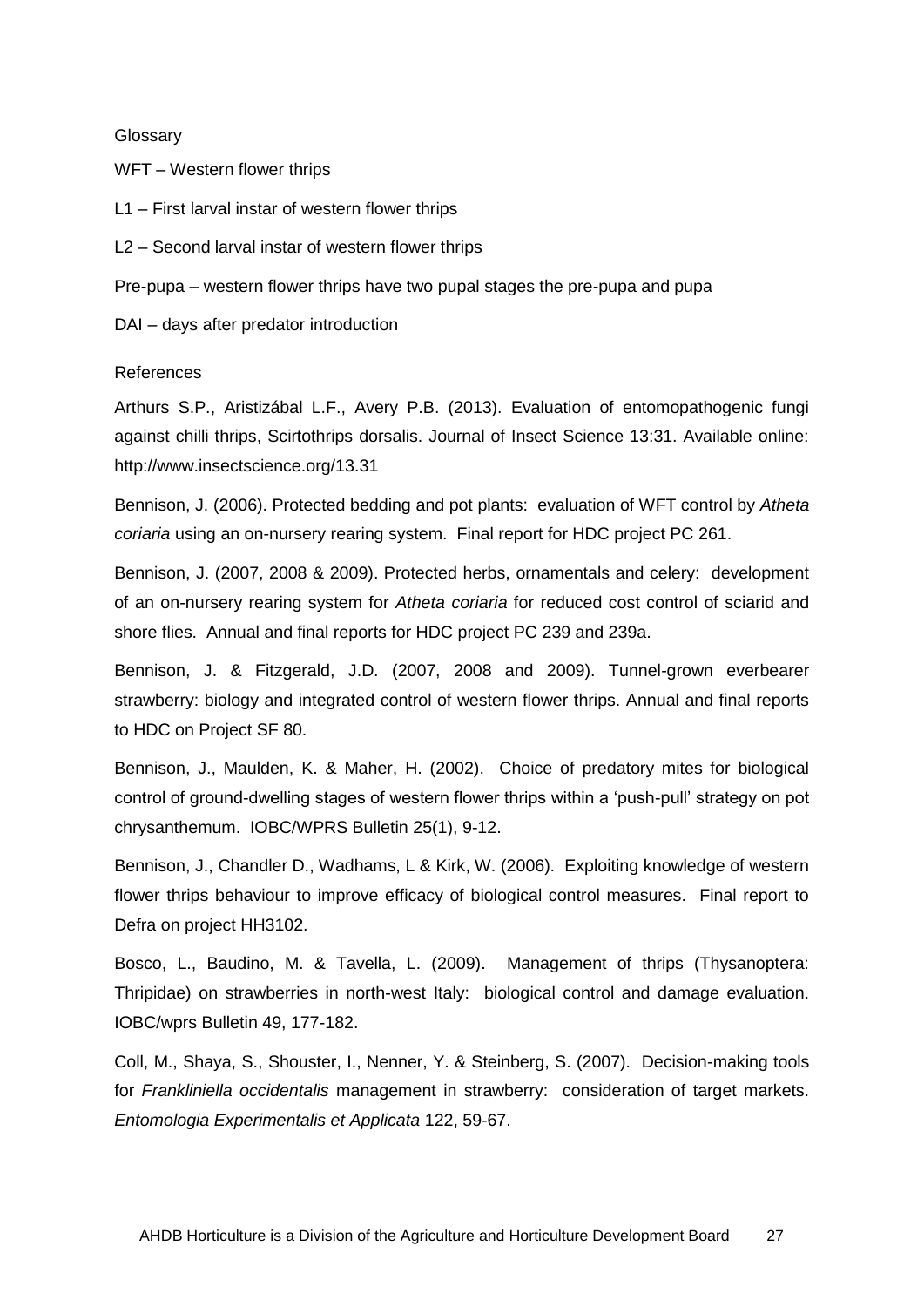Ebssa, L., Borgemeister, C., Poehling H-M. (2006). Simultaneous application of entomopathogenic nematodes and predatory mites to control western flower thrips *Frankliniella occidentalis*. Biological Control 39, 66-74

Fitzgerald, J., Berrie, A., Cross, J. & Down, G. (2005). Review of biocontrol strategies and novel products for control of key pests and diseases in strawberry and raspberry. Final report for HDC project SF 66.

Gaum, W. G., Giliomee, J. H., & Pringle, K. L. (1994). Life-History and Life-Tables of Western Flower Thrips, *Frankliniella occidentalis* (Thysanoptera, Thripidae), on English Cucumbers. Bulletin of Entomological Research, 84, 219-224.

Messelink, G.J., van Steenpaal, S.E.F., van Wensveen, W., (2005). *Typhlodromips swirskii* (Athias-Henriot) (Acari: Phytoseiidae): a new predator for thrips control in greenhouse cucumber. IOBC/WPRS Bulletin 28 (1), 183–186.

Nothnagl, M., Kosiba, A., Alsanius, B. W., Anderson, P., & Larsen, R. U. (2007). Analysis of early population growth of *Frankliniella occidentalis* (Pergande) (Thysanoptera : Thripidae) on greenhouse grown chrysanthemum. European Journal of Horticultural Science, 72, 248- 254.

Nothnagl, M., Kosiba, A., Alsanius, B. W., Anderson, P., & Larsen, R. U. (2008). Modelling population dynamics of *Frankliniella occidentalis* Pergande (Thysanoptera: Thripidae) on greenhouse grown chrysanthemum. European Journal of Horticultural Science, 73, 12-19.

Rahman, T., Spafford, H., Broughton, S. (2011) Single versus multiple releases of predatory mites combined with spinosad for the management of western flower thrips in strawberry. Crop Protection 30: 468-475.

Rhainds, M., Cloutier, C., Shipp, L., Boudreault, S., Daigle, G., & Brodeur, J. (2007). Temperature-mediated relationship between western flower thrips (Thysanoptera: Thripidae) and chrysanthemum. Environmental Entomology, 36, 475-483.

Robb, K.L. (1989). Analysis of *Frankliniella occidentalis* (Pergande) as a pest of floricultural crops in California greenhouses. PhD. Thesis, Univ. California Riverside U.S.A. XIV + 135 pp.

Sampson, C. (2008). Integrated Pest Management in protected strawberry crops: Increased returns, fewer pests and reduced pesticide use. IOBC/wprs Bulletin 39, 115-120.

Sampson, C. (2014). Management of pesticide-resistant western flower thrips on tunnelgrown strawberry: a study of the reasons for successes and failures on commercial production sites. Pub. Agriculture and Horticulture Development Board.